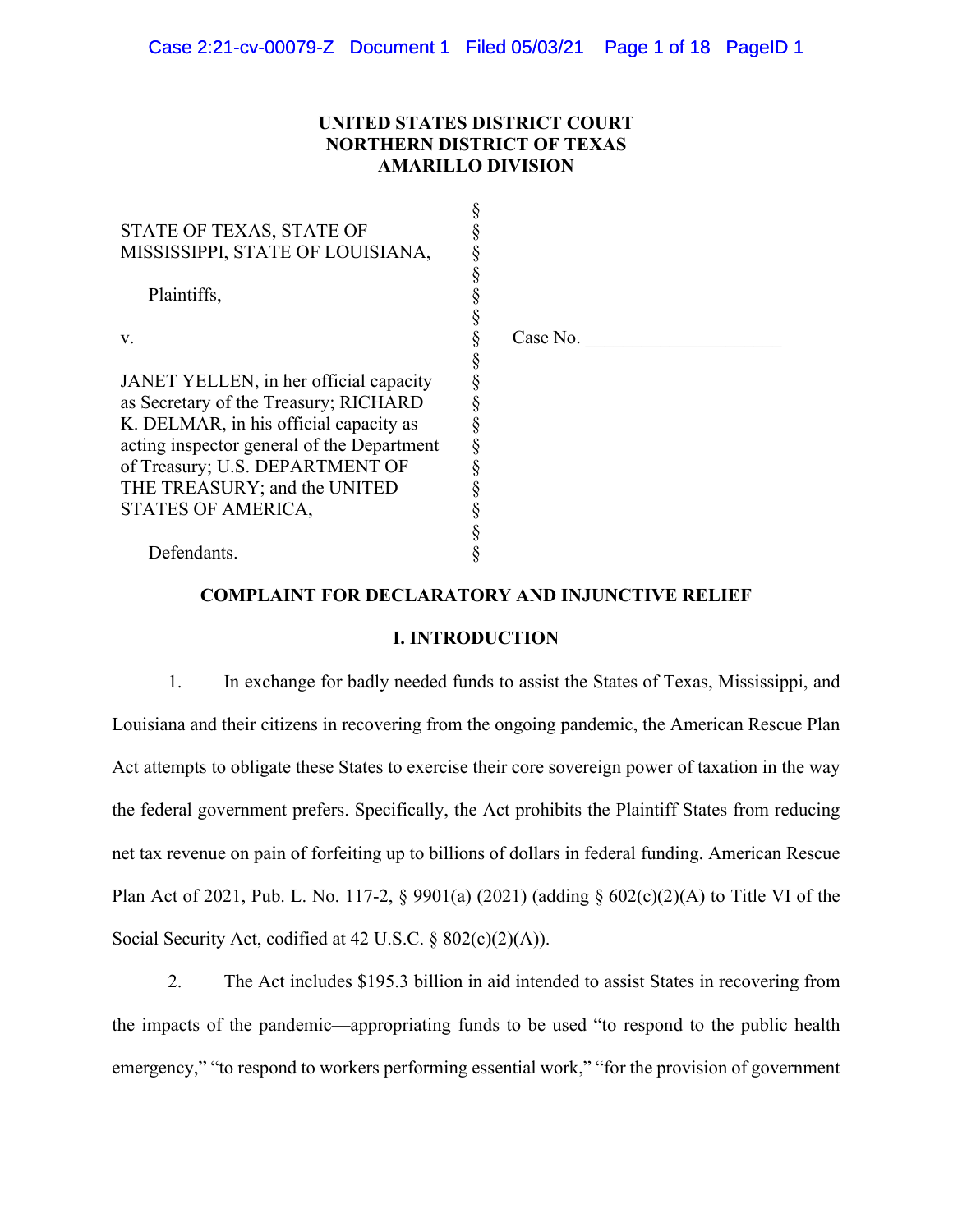## Case 2:21-cv-00079-Z Document 1 Filed 05/03/21 Page 2 of 18 PageID 2

services to the extent of the reduction in revenue" of each State that receives the funds, and "to make necessary investments in water, sewer, or broadband infrastructure." *Id*. (adding § 602(c)(1) to Title VI of the Social Security Act, codified at 42 U.S.C. § 802(c)(1)).

3. The Act allocates money among the States based on their population and unemployment rates. *Id.* (adding § 602(b)(3) to Title VI of the Social Security Act, codified at 42 U.S.C. § 802(b)(3)). Texas is expected to receive approximately \$16.45 billion under the Act. *See* Jared Walczak, State Aid in American Rescue Pan Act is 116 Times States' Revenue Losses, TAX FOUNDATION (Mar. 3, 2021), https://taxfoundation.org/state-and-local-aid-american-rescue-plan/.

4. Yet these funds come with a significant (and unconstitutional) condition—the Tax Mandate in Section 9901 of the Act. The Tax Mandate demands that the States not use funds received through the Act to "directly or indirectly" offset "a reduction in net tax revenue" caused by a change in tax policy. Pub. L. No. 117-2, § 9901(a) (adding § 602(c)(2)(A) to Title VI of the Social Security Act, codified at 42 U.S.C. § 802(c)(2)(A)). This condition applies regardless of the State's current rate of COVID-19 infections, its current unemployment rate, or its views on the best way to alleviate the economic burdens associated with the pandemic.

5. Section 9901 comes with a powerful enforcement mechanism. It empowers the Secretary of the Treasury to recoup any federal funds that a State used to "directly or indirectly" offset revenue loss from a tax reduction. *Id.* (adding §§ 602(c)(2)(A) and 602(e) to Title VI of the Social Security Act, codified at 42 U.S.C. §§ 602(c)(2)(A) and 802(e)).

6. The Act does not delineate how to determine whether funds have been used to directly or indirectly offset a reduction in net tax revenue. Because money is fungible, *Holder v. Humanitarian Law Project*, 561 U.S. 1, 37 (2010), any reduction in the revenue that a State raises through its various tax policies may be determined by the Secretary to have been directly or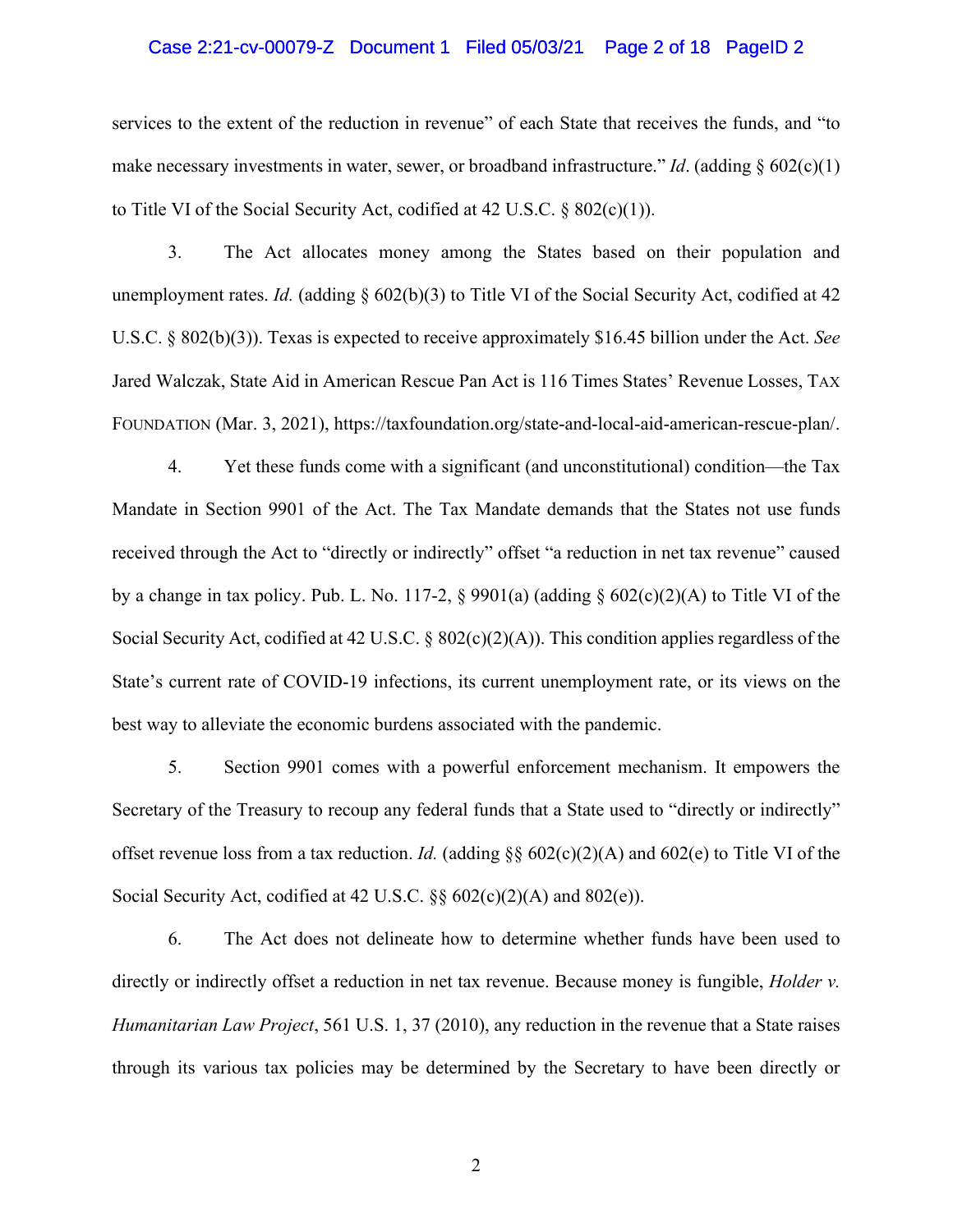#### Case 2:21-cv-00079-Z Document 1 Filed 05/03/21 Page 3 of 18 PageID 3

indirectly offset by funds received under the Act. Further exasperating the problem, the Tax Mandate demands on pain of forfeiture not only that the States not exercise their sovereign taxing powers to reduce tax *rates*—it demands that the States not enact any policy regarding a tax that, through legislation or otherwise, reduces tax *revenues*.

7. The threat created by the Tax Mandate therefore not only prohibits the Plaintiff States from eliminating taxes, reducing tax rates, or increasing tax credits; it also prohibits the adoption of enforcement policies regarding taxes which would lead to reduced tax revenues. For example, the States' federal funding under the Act would be put at risk by a decision not to enforce a given unemployment or payroll tax against struggling small businesses if nonenforcement led to reduced tax revenue. Similarly, a law reducing property values, and thus indirectly the collection of property taxes, would also put the States' federal funding at risk. By demanding that no new law or policy reduce the net intake of tax revenues, the Tax Mandate invades a broad swath of the States' potential legislative and executive decisions, including those affecting core sovereign functions.

8. The Tax Mandate, with its broad invasion of the States' sovereign prerogatives, seeks to unconstitutionally commandeer the governments of the Plaintiff States into setting their tax policy as the federal government would prefer. By design, Congress lacks the power to assert control over the States as such, let alone issue direct orders to the governments of the States to adopt policies as Congress desires. *Murphy v. Nat'l Collegiate Athletic Ass'n*, 138 S. Ct. 1461, 1476 (2018); *New York v. United States*, 505 U.S. 144, 162 (1992).

9. If understood as a contract, rather than a command, the Tax Mandate unconstitutionally coerces the States. For example, the Mandate conditions \$16.45 billion—more than 13 percent of Texas's 2021 budget—on acceptance of a particular set of policies preferred by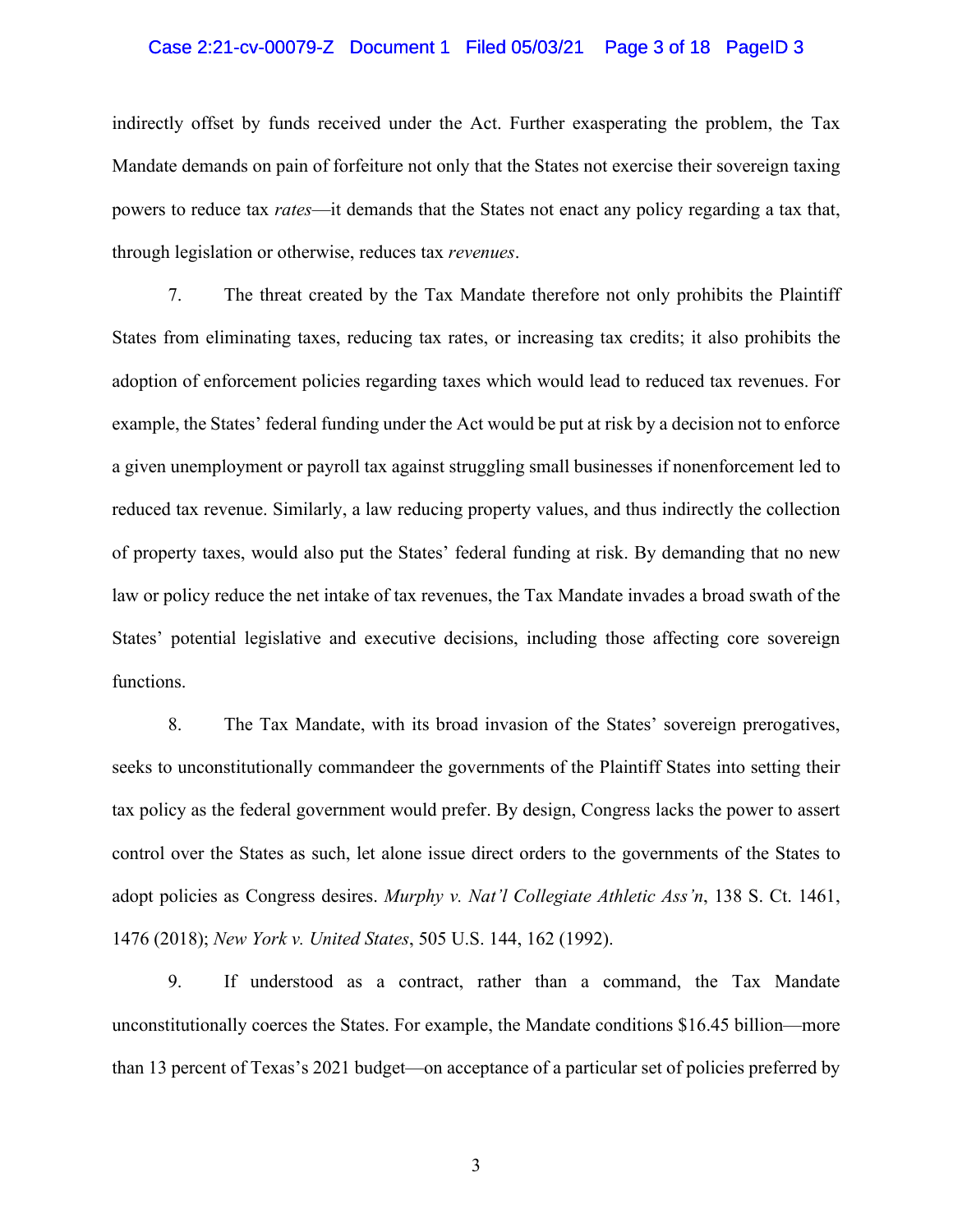#### Case 2:21-cv-00079-Z Document 1 Filed 05/03/21 Page 4 of 18 PageID 4

Congress. Lesser intrusions have failed the anti-coercion principles required by the Spending Clause and the Tenth Amendment. *See Nat'l Fed'n of Indep. Bus. v. Sebelius*, 567 U.S. 519, 580- 81 (2012). As should the Tax Mandate.

10. The Plaintiff States seek a declaration that the Tax Mandate is unconstitutional as well as an injunction preventing federal officials from applying the Tax Mandate against Texas, Mississippi, and Louisiana.

#### **II. PARTIES**

11. Plaintiffs are the sovereign States of Texas, Mississippi, and Louisiana.

12. Defendant Janet L. Yellen is the Secretary of the Treasury, named in her official capacity. The Secretary of the Treasury is responsible for administering the coronavirus state and local fiscal recovery fund created by § 9901 of the American Rescue Plan Act of 2021.

13. Defendant Richard K. Delmar is the Acting Inspector General of the Department of Treasury, named in his official capacity. The Inspector General is responsible for monitoring and oversight of existing coronavirus relief funds to the States and is responsible for informing the Secretary of the Treasury about programs administered by the Department and advising on necessary corrective action.

14. Defendant Department of the Treasury is an agency of the United States and is additionally responsible for administering the coronavirus state and local fiscal recovery fund created by § 9901 of the Act.

15. Defendant United States of America includes all government agencies and departments responsible for administering the coronavirus state and local fiscal recovery fund created by § 9901 of the Act.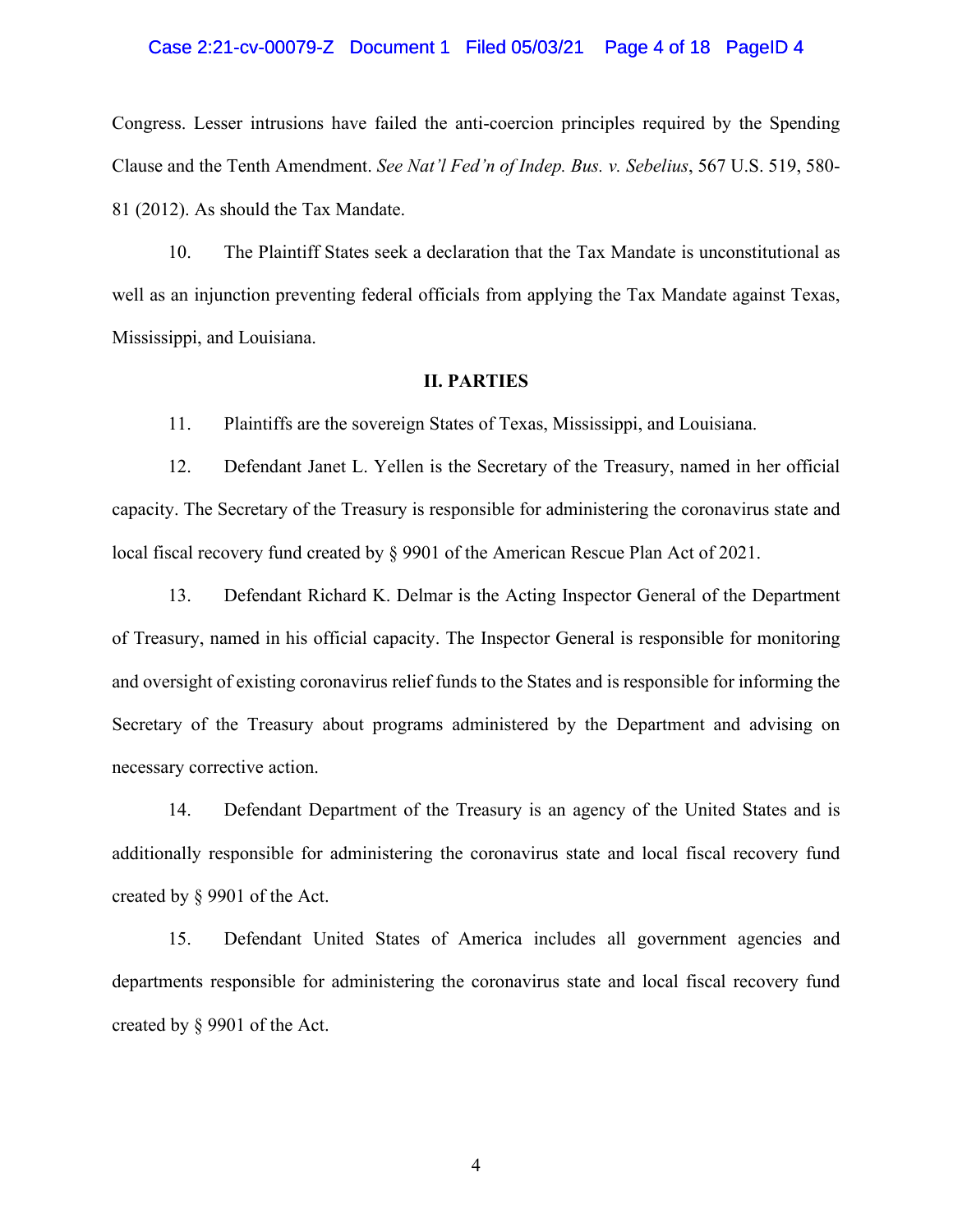#### **III. JURISDICTION AND VENUE**

16. The Court has subject matter jurisdiction pursuant to 28 U.S.C. § 1331.

17. The Court is authorized to award the requested declaratory and injunctive relief under 28 U.S.C. §§ 1361, 2201-02.

18. Venue lies in this district pursuant to 28 U.S.C. § 1391 because Plaintiff the State of Texas is a resident of this judicial district, and a substantial part of the events or omissions giving rise to Plaintiff's claims occurred in this district.

19. The Plaintiff States have standing to challenge the Tax Mandate because the Tax Mandate intrudes on the States' sovereign authority by interfering with their fiscal affairs, and by subjecting the States to the risk that they will be required to return millions or billions of dollars in funding disbursed under the coronavirus state and local recovery fund to the federal government. The Plaintiff States face the present choice of having to decide whether to accept federal funds in exchange for surrendering to an unconstitutional invasion of their sovereignty or rejecting badly needed funds because the invasion of the States' sovereignty is too great.

20. Injunctive or declaratory relief would redress the States' injuries by enabling them to exercise their sovereign powers without federal interference and by permitting them to receive their share of federal relief funding without being subjected to unconstitutional federal demands.

## **IV. FACTUAL BACKGROUND**

#### **A. The American Rescue Plan Act**

21. On March 11, President Biden signed the American Rescue Plan Act, a \$1.9 trillion stimulus package, into law. Pub. L. No. 117-2, available at https://www.congress.gov/bill/117thcongress/house-bill/1319/text.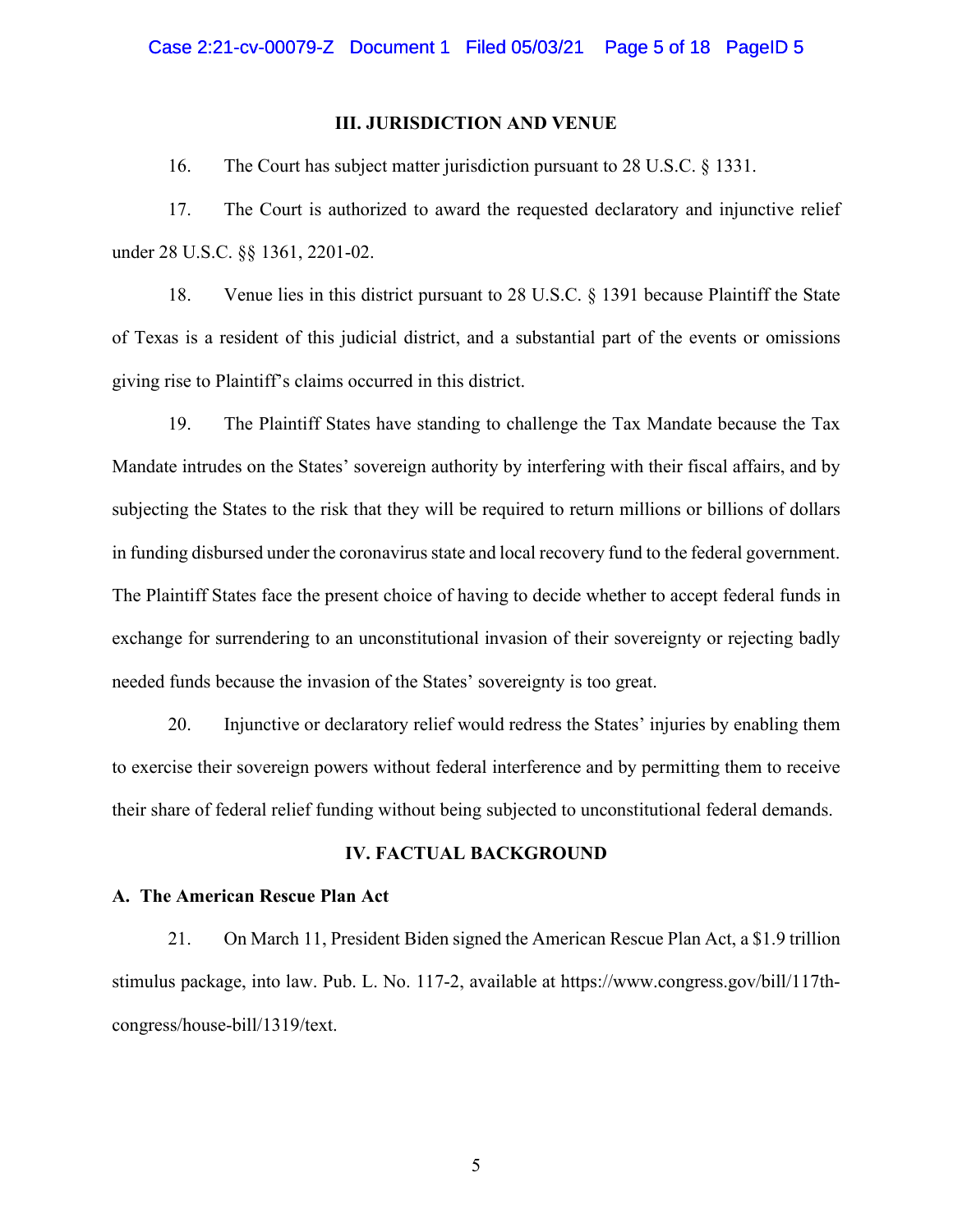#### Case 2:21-cv-00079-Z Document 1 Filed 05/03/21 Page 6 of 18 PageID 6

22. The Act appropriates \$195.3 billion in aid to the States and the District of Columbia. *Id.* § 9901(a) (adding § 602(b)(3) to Title VI of the Social Security Act, codified at 42 U.S.C. § 802(b)(3)).

23. The Act allocates \$25.5 billion equally among the States and the District of Columbia. *Id.* (adding § 602(b)(3)(B)(i) to Title VI of the Social Security Act, codified at 42 U.S.C. § 802(b)(3)(B)(i)). Most of the balance is allocated based on each State's average number of unemployed individuals from October through December 2020, with an additional \$1.25 billion reserved to the District of Columbia. *Id.* (adding § 602(b)(3)(B) to title VI of the Social Security Act, codified at 42 U.S.C. § 802(b)(3)(B)).

24. Texas is expected to receive \$16.45 billion under the Act. *See* Jared Walczak, State Aid in American Rescue Pan Act is 116 Times States' Revenue Losses, TAX FOUNDATION (Mar. 3, 2021), https://taxfoundation.org/state-and-local-aid-american-rescue-plan/.

25. The Act's funds are available to the States "through December 31, 2024." Pub. L. No. 117-2, § 9901(a) (adding § 602(a)(1) to Title VI of the Social Security Act, codified at 42 U.S.C.  $\S$  802(a)(1)).

26. The Act's Tax Mandate provides that the Plaintiff States—and other States—may not use the funds provided by the Act to offset a reduction in net tax revenue, either directly or indirectly:

A State or territory shall not use the funds provided under this section or transferred pursuant to section  $603(c)(4)$  to either directly or indirectly offset a reduction in the net tax revenue of such State or territory resulting from a change in law, regulation, or administrative interpretation during the covered period that reduces any tax (by providing for a reduction in a rate, a rebate, a deduction, a credit, or otherwise) or delays the imposition of any tax or tax increase.

*Id.* (adding § 602(c)(2)(A) to Title VI of the Social Security Act, codified at 42 U.S.C.  $§ 802(c)(2)(A)).$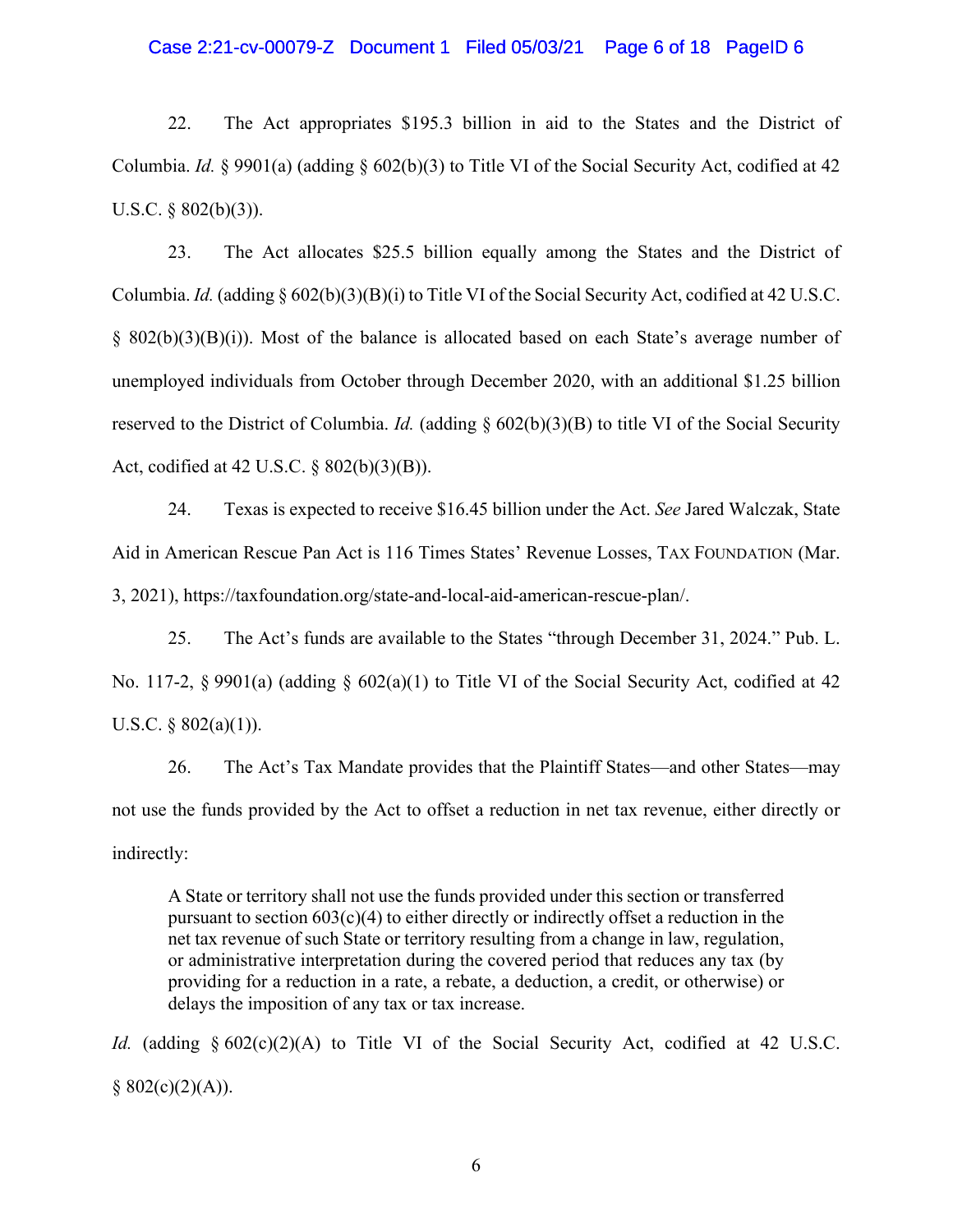#### Case 2:21-cv-00079-Z Document 1 Filed 05/03/21 Page 7 of 18 PageID 7

27. If a State violates the Tax Mandate, the Secretary of the Treasury shall recoup the lesser of: (1) the amount of the applicable reduction to net tax revenue; or (2) the amount of funds the State received from the federal government. *Id.* (adding § 602(e) to Title VI of the Social Security Act, codified at 42 U.S.C. § 802(e)).

28. For purposes of recouping funds, the Act states that the "covered period" "begins on March 3, 2021" and "ends on the last day of the fiscal year of such State . . . in which all funds received by the State . . . from a payment made under this section . . . have been expended or returned to, or recovered by, the Secretary." *Id.* (adding  $\S 602(g)(1)$  to Title VI of the Social Security Act, codified at 42 U.S.C.  $\S$  802(g)(1)). This period may prove to last years.

29. On its face, the Act provides no process for the Plaintiff States, or any other State, to dispute an alleged violation of the Tax Mandate, nor does it provide a process for a State to demonstrate that a tax policy reducing taxes may nonetheless prove consistent with recovering from the pandemic.

30. The Act gives the Secretary of the Treasury broad authority to issue regulations "necessary and appropriate to carry out" the program. *Id.* (adding § 602(f) to Title VI of the Social Security Act, codified at 42 U.S.C. § 802(f)).

## **B. Texas's Budget**

31. As discussed above, Texas is expected to receive \$16.45 billion from the Act to help it and its citizens recover from the pandemic.

32. Texas is required to maintain a balanced budget. *See* Tex. Const. art. III, § 49(a). The State Legislature budgets on a two-year cycle.

33. The economic slowdown caused by the pandemic has significantly decreased the amount of funds available to Texas to fund state government and important programs.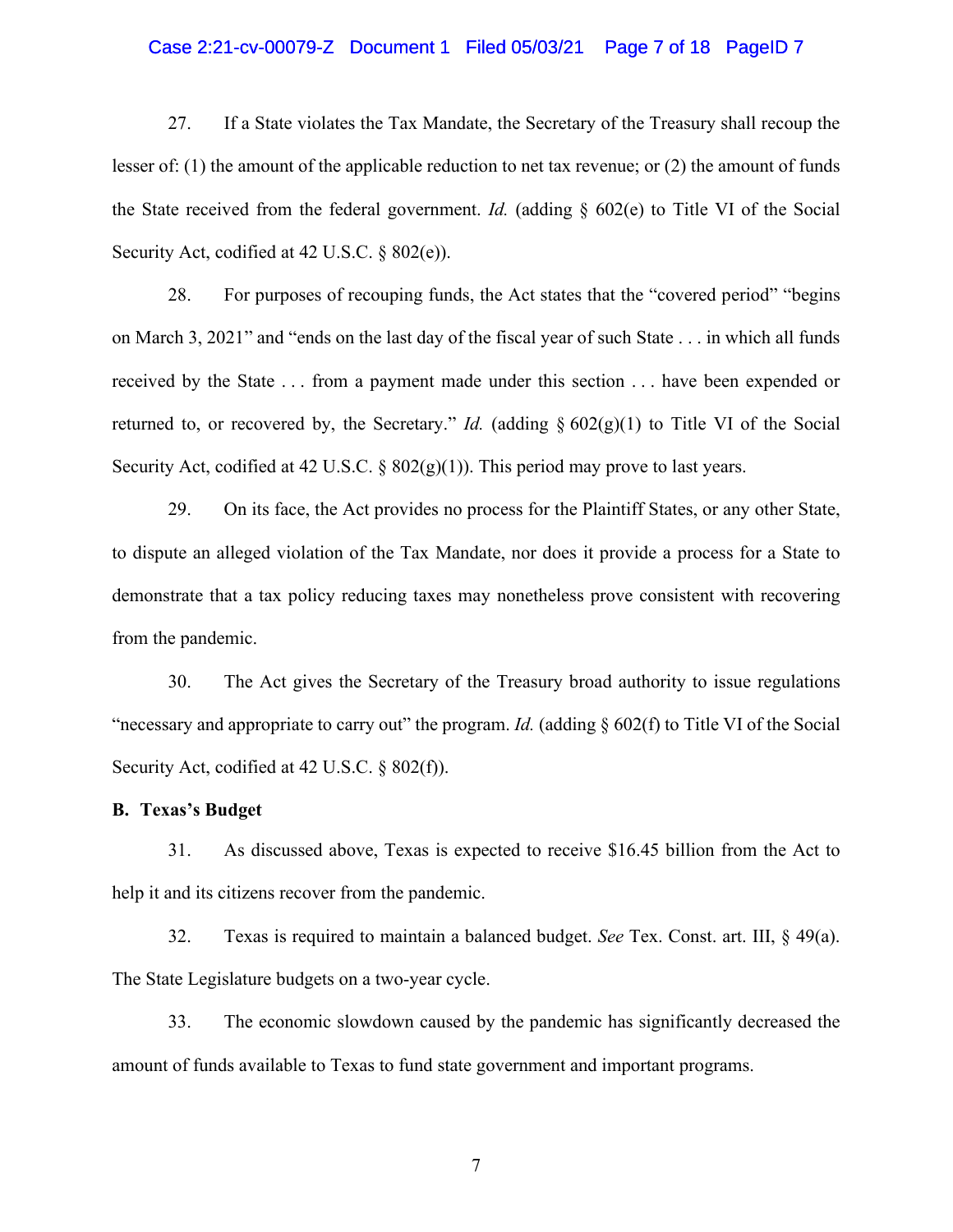#### Case 2:21-cv-00079-Z Document 1 Filed 05/03/21 Page 8 of 18 PageID 8

34. Due to the pandemic, revenue collection fell short of what was expected, and "the ending 2020-2021 balance will be close to *negative* \$1 billion." Texas Comptroller Glenn Hegar Releases Biennial Revenue Estimate, https://comptroller.texas.gov/about/mediacenter/news/2021/210111-bre.php.

35. "The projected negative ending balance in 2020-21 is a direct result of the COVID-19 pandemic, which caused revenue collections to fall well short of what was expected when the 86th Legislature approved the 2020-21 budget." Texas Comptroller Biennial Revenue Estimate, available at https://comptroller.texas.gov/transparency/reports/biennial-revenue-estimate/2022- 23/docs/96-402-BRE-2022-2023.pdf, Cover Letter, at 1.

36. In order to address this shortfall, most Texas state agencies have already been asked to identify five percent savings from their current budget. Letter from Governor Greg Abbott, Lieutenant Governor Dan Patrick, and Speaker Dennis Bonnen, available at https://gov.texas.gov/uploads/files/press/O-AgencyHeads202005200703.pdf.

37. For the 2022-23 budget cycle, the Texas Comptroller expects a .4 percent reduction in funds available for general purpose spending when compared to the 2020-21 cycle. Texas Comptroller Glenn Hegar Releases Biennial Revenue Estimate, available at https://comptroller.texas.gov/about/media-center/news/2021/210111-bre.php.

38. "For 2022-23, the state can expect to have \$112.5 billion in funds available for general-purpose spending." Texas Comptroller Biennial Revenue Estimate, available at https://comptroller.texas.gov/transparency/reports/biennial-revenue-estimate/2022-23/docs/96- 402-BRE-2022-2023.pdf, Cover Letter, at 1. "[R]evenue collection from all sources and for all purposes," including dedicated revenue, is expected to "total \$270.5 billion." *Id.* at 2.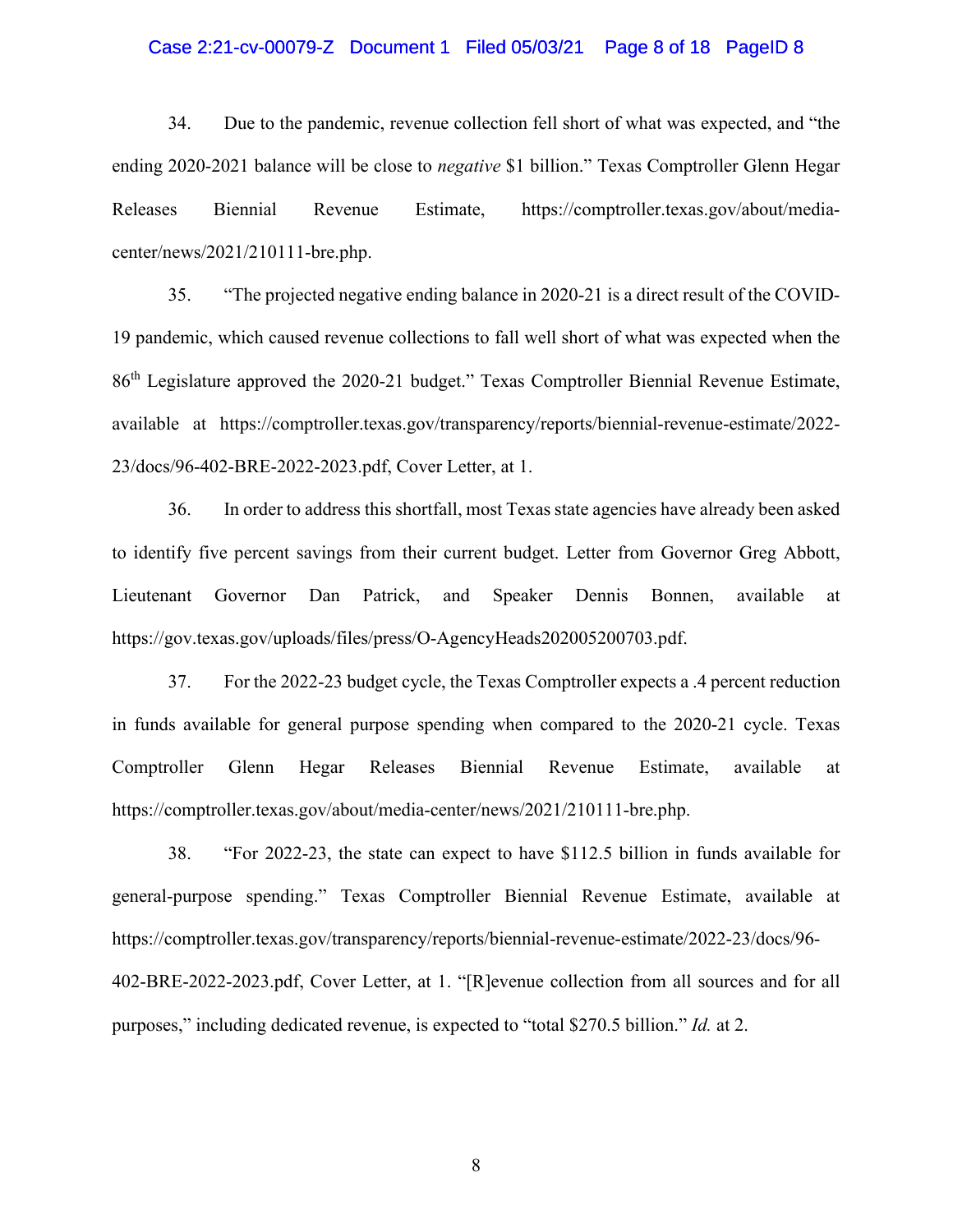## Case 2:21-cv-00079-Z Document 1 Filed 05/03/21 Page 9 of 18 PageID 9

39. The pandemic caused a "severe contraction of the Texas economy over the first and second quarters of calendar year 2020." *Id.* Though economic growth has subsequently rebounded, "gross state product . . . and employment remain well below their pre-pandemic levels." *Id.*

40. In March 2020, Texas lost nearly 90,000 jobs. *Id.*, Texas Economic Outlook, at 3. In April 2020, Texas lost over 1.3 million jobs. *Id.*

41. Texas's gross state production fell an estimated 1 percent in 2020 and is expected to decline by 1.3 percent in 2021 before growing again in 2022 and 2023. *Id.* at 1.

42. Moreover, due to the pandemic, "uncertainty remains high." *Id.*, Cover Letter, at 3.

43. While Texas has suffered from economic contraction and budget shortfalls, demand for state services has in many areas increased. For example, in February 2020, before the beginning of the pandemic, 3.86 million Texans were on Medicaid. Medicaid and CHIP Monthly Enrollment by Risk Group, https://hhs.texas.gov/about-hhs/records-statistics/data-statistics/healthcarestatistics. In February 2021, the last month for which statistics are available, that number had increased to just over 4.6 million. *Id.*

44. For the 2020-21 budget cycle, the last one completed, the legislature budgeted just over \$125 billion for the year ending August 2020 and \$123.2 billion for the year ending August 2021. General Appropriations Act for the 2020-2021 Biennium, https://www.lbb.state.tx.us/Documents/GAA/General Appropriations Act 2020 2021.pdf, at xi.

45. The Act requires the Secretary to make payment to the State of at least fifty percent of the allocated funds within sixty days of the State providing a certification and the remainder within twelve months. Pub. L. No. 117-2,  $\S$  9901(a) (adding  $\S$  602(b)(6)(A) to Title VI of the Social Security Act, codified at 42 U.S.C. § 802(b)(6)(A)).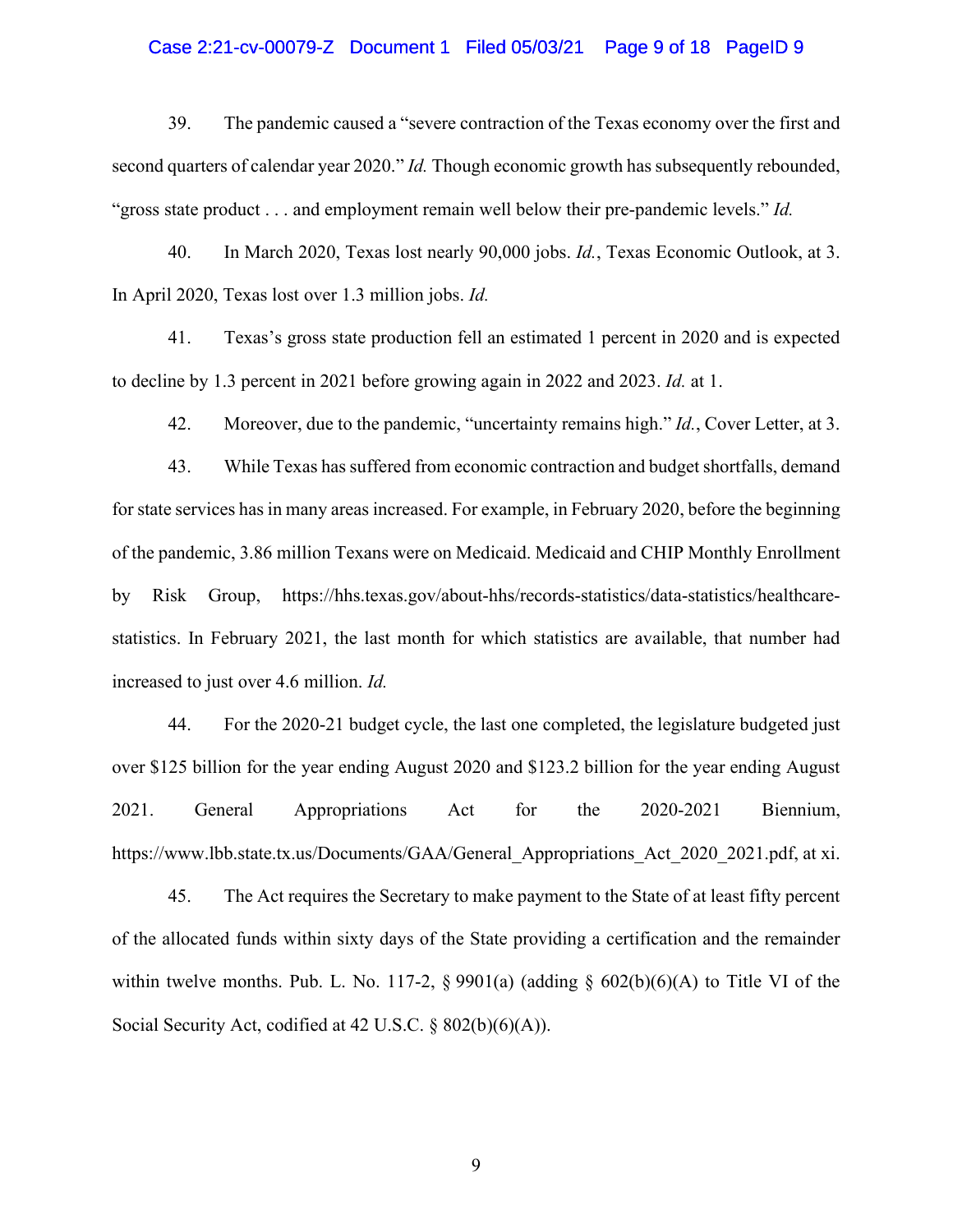#### Case 2:21-cv-00079-Z Document 1 Filed 05/03/21 Page 10 of 18 PageID 10

46. The \$16.45 billion Texas is expected to receive under the Act is more than thirteen percent of the State's total expenditures for either the year 2020 or 2021. It is also more than six percent of the State's total projected available funds for *both* 2022 and 2023 combined.

47. The \$16.45 billion that Texas is expected to receive under the Act provides funds necessary for the State to fill budget gaps created by the pandemic and to assist its citizens and economy in recovering from the pandemic. Texas has no practical choice but to accept the funds provided by the Act and plans to do so. Mississippi and Louisiana are in the same position.

## **C. Louisiana's Budget**

48. Louisiana is expected to receive \$3.1 billion under the Act to help it and its citizens recover from the pandemic.

49. Like Texas, Louisiana is generally required to maintain a balanced budget. La. Const. art. VII, Section 10(E).

50. In the first half of 2020, the total number of jobs in Louisiana dropped by 11 percent due to COVID-19, a mark that is nearly double the 6 percent drop after Hurricane Katrina in 2005. In the first quarter of 2020, Louisiana's economy contracted at an annualized rate of 6.6 percent; Louisiana's contraction was one of the sharpest drops in the nation, with only Michigan, New York, Nevada, and Hawaii experiencing larger downturns in economic activity. *See* https://www.theadvocate.com/acadiana/news/business/article\_8b80af5c-e228-11ea-9cec-23e47d98596f.html.

51. In February 2021, Louisiana Governor John Bel Edwards proposed a \$36.6 billion budget for the fiscal year beginning July 1, 2021. That proposal is still under review by the State Legislature.

52. Louisiana suffered significant adverse budgetary impacts from COVID-19 and has relied on federal aid to prevent cuts to services. Louisiana anticipates further large losses of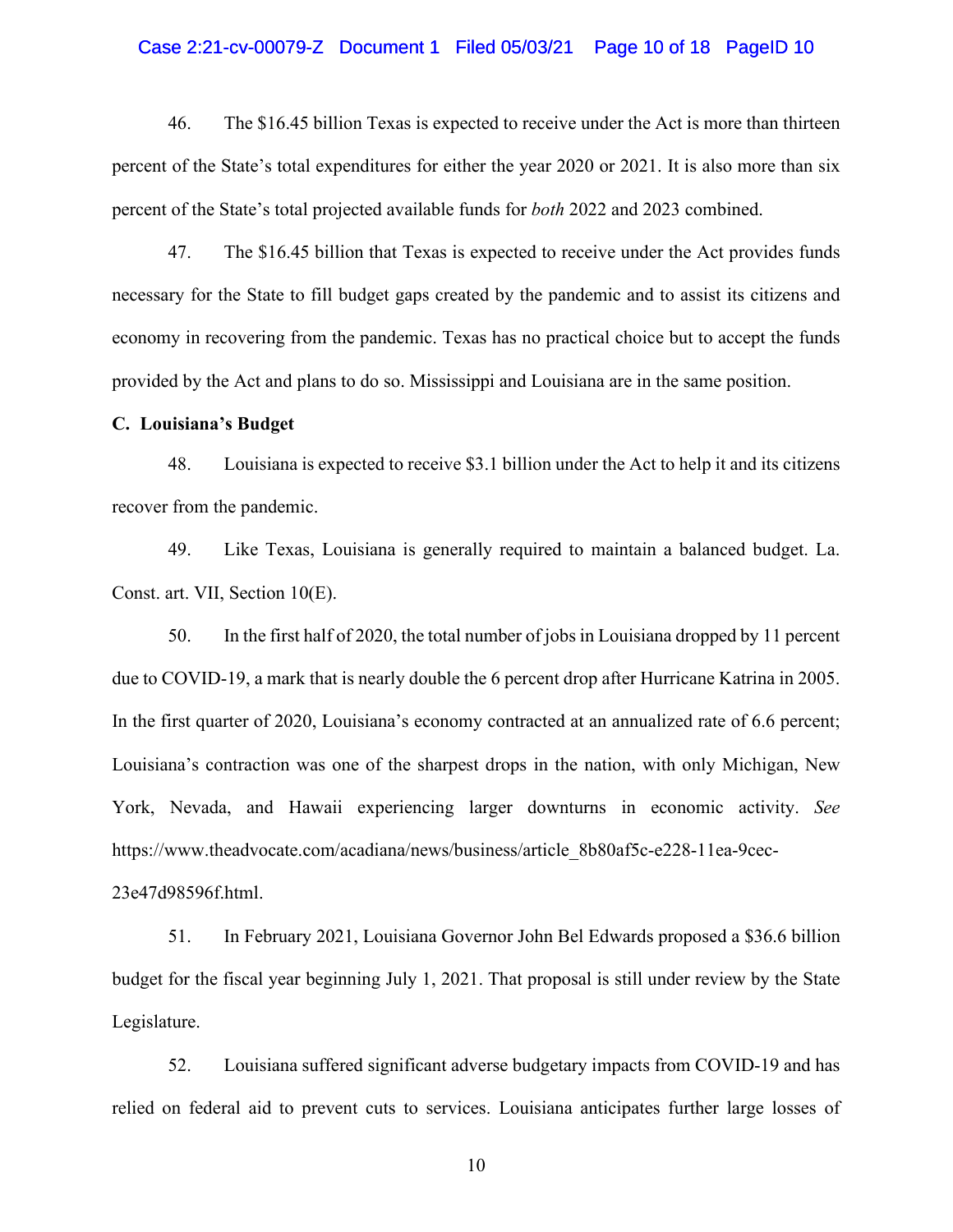#### Case 2:21-cv-00079-Z Document 1 Filed 05/03/21 Page 11 of 18 PageID 11

revenue based on the Biden Administration's Executive Order 14008, which imposes a moratorium on all oil and natural gas leasing activities on public lands and offshore waters.

## **V. CLAIMS FOR RELIEF**

#### **COUNT I**

# **Violation of the U.S. Constitution, Article I; Violation of the Spending Clause, U.S. Const., Art. I, § 8.**

53. Plaintiffs incorporate by reference the allegations of the preceding paragraphs.

54. Article I of the Constitution enumerates Congress's legislative powers, including those under the Spending Clause. "Congress shall have Power to lay and collect Taxes, Duties, Imposts and Excises, to pay the Debts and provide for the common Defence and general Welfare of the United States . . . ." U.S. Const. art. I, § 8, cl. 1.

55. Congress lacks by design the power to "require the States to govern according to Congress' instructions." *New York v. United States*, 505 U.S. 144, 162 (1992).

56. Using its spending power, Congress may "grant federal funds to the States, and may condition such a grant upon the States' 'taking certain actions that Congress could not require them to take.'" *Sebelius*, 567 U.S. at 576 (2012) (quoting *College Sav. Bank v. Fla. Prepaid Postsecondary Educ. Expense Bd.*, 527 U.S. 666, 686 (1999)).

57. "Congress may use its spending power to create incentives for States to act in accordance with federal policies," but when the pressure created by the incentives is so great that the "pressure turns into compulsion," Congress exceeds its authority under the Constitution. *Id.* at 577-78; *Steward Mach. Co. v. Davis*, 301 U.S. 548, 590 (1937).

58. That has happened here. By conditioning billions of dollars of pandemic-recovery funding—which in the case of Texas is more than thirteen percent of its annual budget—on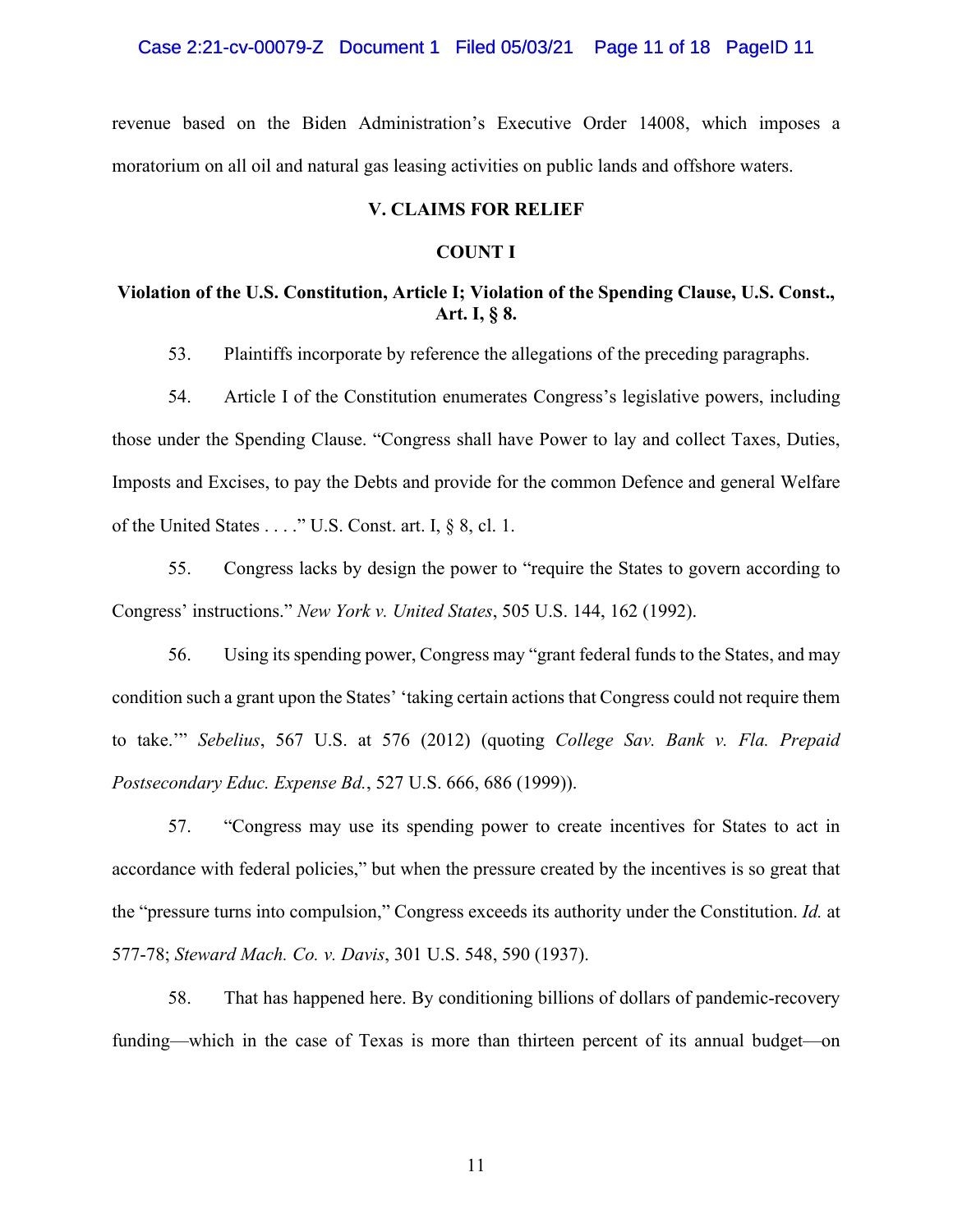#### Case 2:21-cv-00079-Z Document 1 Filed 05/03/21 Page 12 of 18 PageID 12

maintaining Congress's favored tax policies, the Tax Mandate is an "economic dragooning that leaves the States with no real option but to acquiesce." *Sebelius*, 567 U.S. at 581.

59. As a result of the Tax Mandate, the Plaintiff States must decline billions of dollars of funding necessary to assist the States and their citizens recover from the pandemic or cede their sovereign authority to set tax policy to the federal government.

#### **COUNT II**

# **Violation of the U.S. Constitution, Article I; Violation of the Spending Clause, U.S. Const., Art. I, § 8.**

60. Plaintiffs incorporate by reference the allegations of the preceding paragraphs.

61. Congress's spending power carries other restrictions as well. *South Dakota v. Dole*, 483 U.S. 203, 207 (1987). For example, if Congress wishes to impose conditions on the receipt of federal funds, those conditions must be both unambiguous and reasonably related to the purpose of the federal grant. *Id.* at 207-08; *see also New York*, 505 U.S. at 171-72. The Tax Mandate is ambiguous as to its scope and not reasonably related to encouraging the States' economic recovery following the COVID-19 pandemic.

62. The Tax Mandate's broad prohibition on using funds to "directly or indirectly offset a reduction in the net tax revenue" collected by the States provides no clear limiting principle specifically, no principle explaining how attenuated an "indirect offset" must be to violate the mandate.

63. The Tax Mandate is also far too overinclusive *and* underinclusive to bear any reasonable relationship to any legitimate purpose underlying the Act's funding provisions. While the Tax Mandate arrogates to federal policy numerous fiscal decisions constitutionally left to the sovereign States, it imposes no similar restriction on cities, local governments, or tribal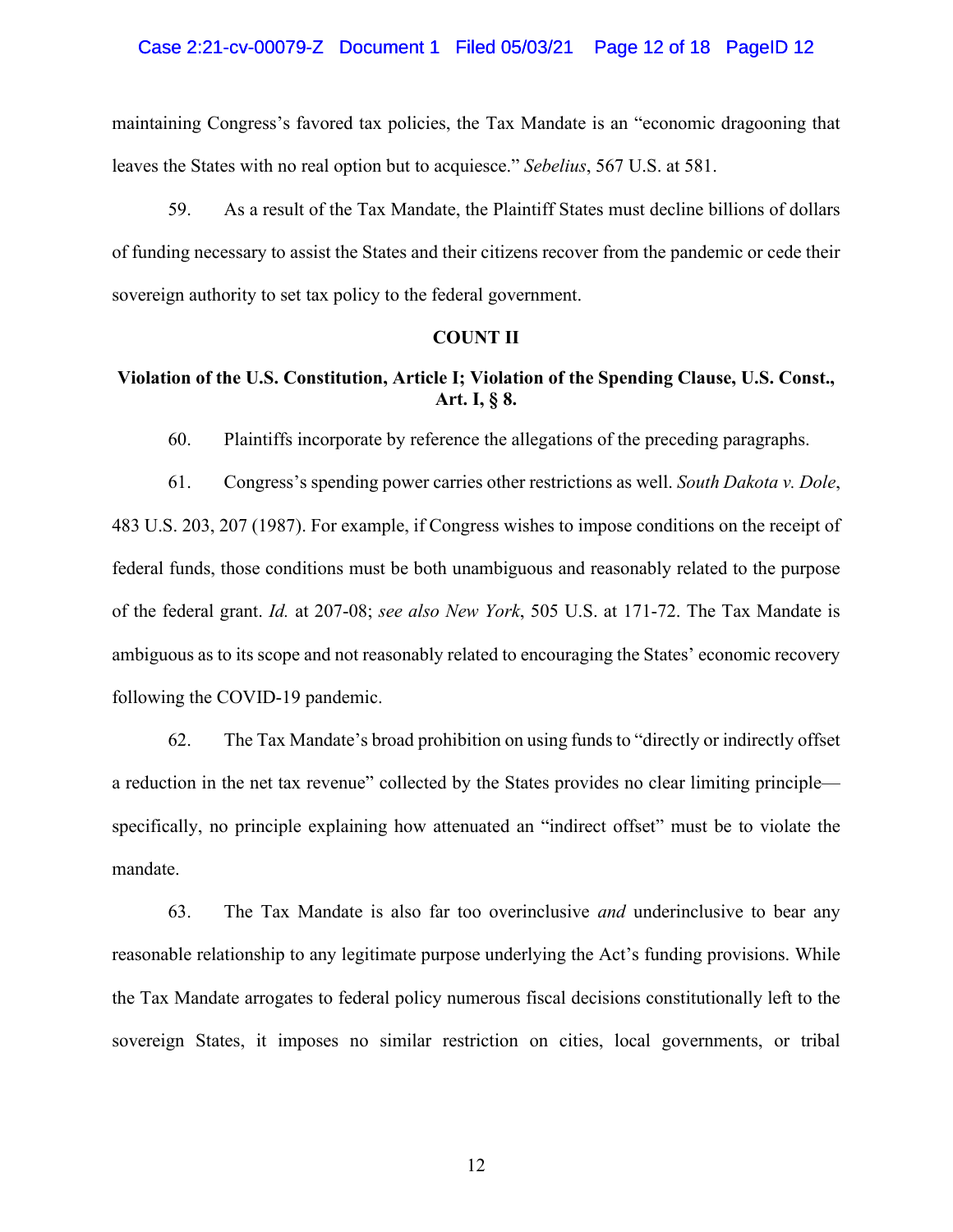governments. Pub. L. No. 117-2,  $\S$  9901(a) (adding  $\S$  602(c)(2) to Title VI of the Social Security Act, codified at 42 U.S.C. § 802(c)(2)).

64. Indeed, whatever interest the federal government could claim in preventing the reduction of state tax revenues through the Act's funding provisions is belied by the Act's reduction in certain *federal* taxes. *See* Pub. L. No. 117-2 § 9621-9626 (expanding earned income tax credit); *id.* § 9673 (restaurant revitalization grants not included in gross income).

65. Both the Tax Mandate's ambiguity and its overinclusive and underinclusive scope render the Tax Mandate's conditions unconstitutional as an exercise of Congress's Spending Clause powers. The Tax Mandate's conditions therefore cannot be enforced against Texas, Mississippi, and Louisiana.

#### **COUNT III**

# **Violation of the Tenth Amendment to the U.S. Constitution; Violation of Anticommandeering Principle**

66. Plaintiffs incorporate by reference the allegations of the preceding paragraphs.

67. The Constitution "established a system of 'dual sovereignty.'" *Printz v. United States*, 521 U.S. 898, 918 (1997) (quoting *Gregory v. Ashcroft*, 501 U.S. 452, 457 (1991)).

68. Certain legislative powers were granted to Congress, "but they are not unlimited." *Murphy*, 138 S. Ct. at 1476. "The Constitution confers on Congress not plenary legislative power but only certain enumerated powers," and the Tenth Amendment confirms that "all other legislative power is reserved for the States." *Id.*; *see* U.S. Const. amend. X ("The powers not delegated to the United States by the Constitution, nor prohibited by it to the States, are reserved to the States respectively, or to the people.").

69. "[T]he Constitution has never been understood to confer upon Congress the ability to require the States to govern according to Congress's instructions." *New York*, 505 U.S. at 162.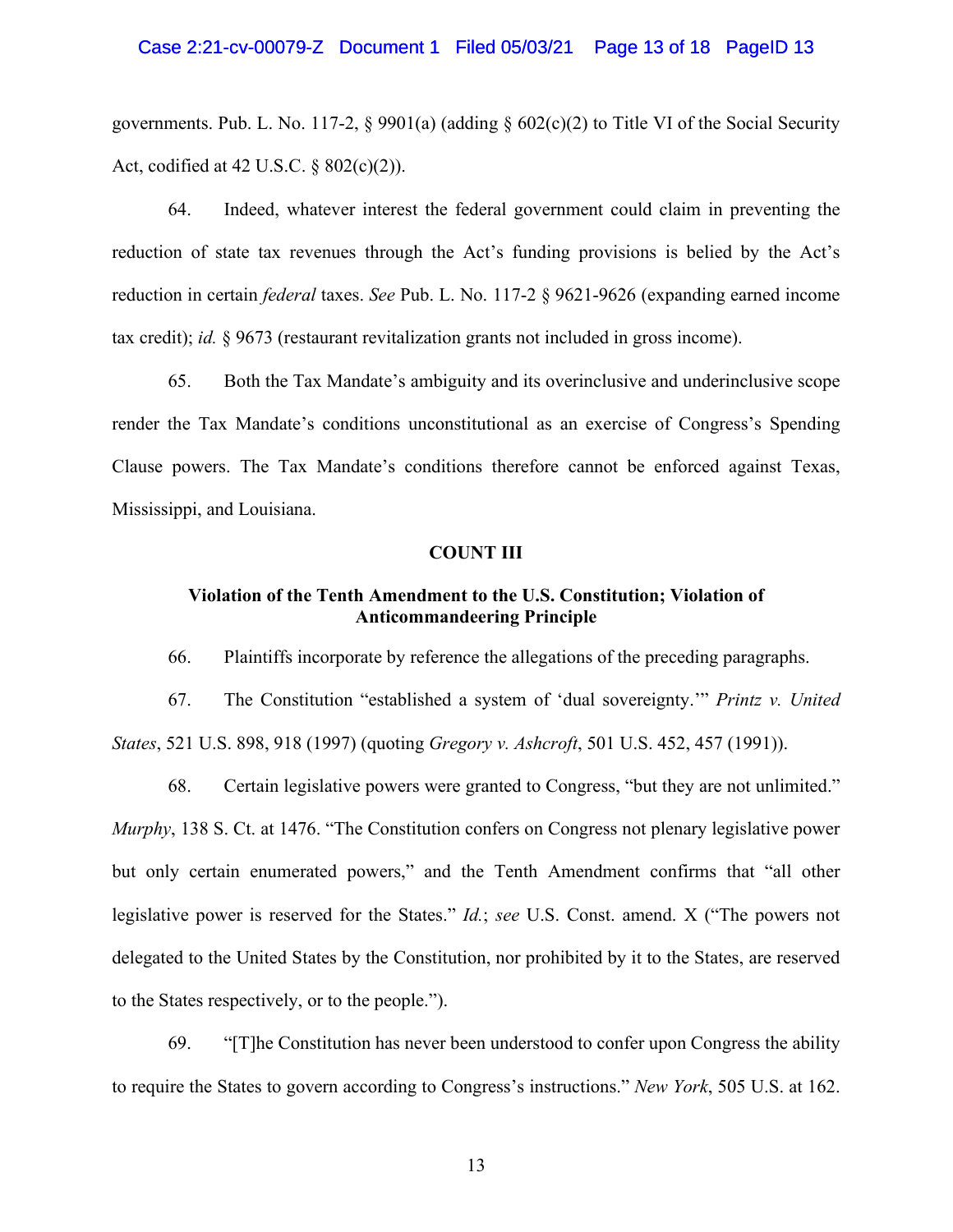#### Case 2:21-cv-00079-Z Document 1 Filed 05/03/21 Page 14 of 18 PageID 14

"[C]onspicuously absent from the list of powers given to Congress is the power to issue direct orders to the governments of the States." *Murphy*, 138 S. Ct. at 1476. "The anticommandeering doctrine simply represents the recognition of this limit on congressional authority." *Id.*

70. Although the Act does not directly command the Plaintiff States to implement Congress's preferred tax policy, the threat of denying the States billions of dollars in badly needed funding if they do not agree to the Tax Mandate has the same effect. *See Sebelius*, 567 U.S. at 578- 79.

71. The effect of the Tax Mandate is to put the tax policy of the Plaintiff States' legislatures "under the direct control of Congress," at least insofar as it comes to any act that might directly or indirectly lower the States' net tax revenue. *See Murphy*, 138 S. Ct. 1478.

72. By using the Tax Mandate to commandeer the States' sovereign authority over their own tax policy, Congress acted beyond the scope of its enumerated powers in violation of the Tenth Amendment.

#### **COUNT IV**

# **Violation of the Tenth Amendment to the U.S. Constitution; Violation of Equal Sovereignty Principle**

73. Plaintiffs incorporate by reference the allegations of the preceding paragraphs.

74. The "historic tradition" of the United States is "that all States enjoy equal sovereignty." *Nw. Austin Mun. Util. Dist. v. Holder*, 557 U.S. 193, 203 (2009) (Citing *United States v. Louisiana*, 363 U.S. 1, 16 (1960)). A statute that "differentiates between the States, despite our historic tradition," may only be upheld upon "a showing that [the] statute's disparate geographic coverage is sufficiently related to the problems that it targets." *Id.*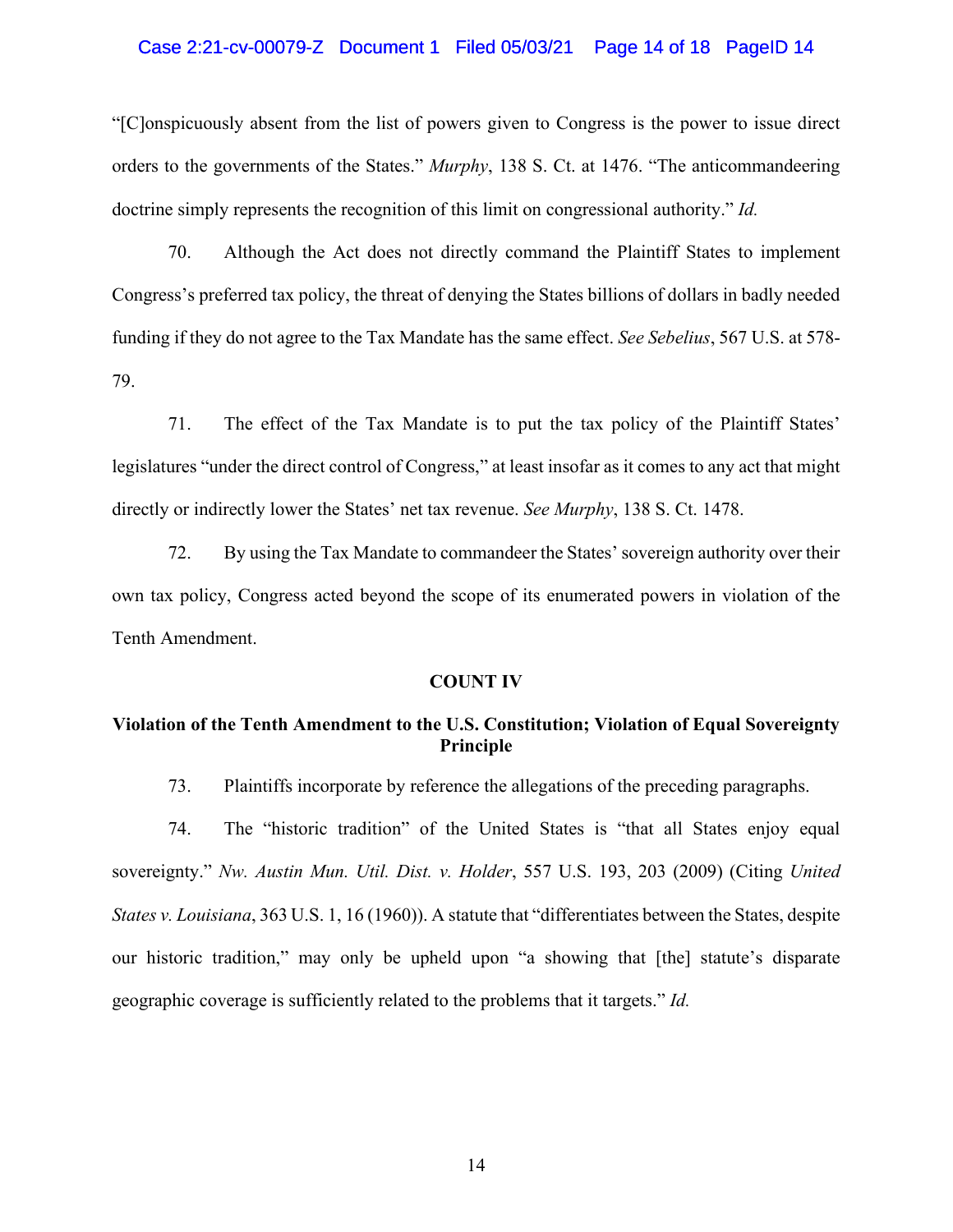#### Case 2:21-cv-00079-Z Document 1 Filed 05/03/21 Page 15 of 18 PageID 15

75. While on its face the American Rescue Plan Act may appear neutral, and equally applicable to all States, in purpose and effect, the Tax Mandate intrudes upon a sensitive area of state policymaking in only a targeted subset of the States.

76. State legislatures have broad authority to exercise their sovereign taxing authority as they see fit, and they may reasonably choose to exercise that authority in a variety of ways to aid their States in recovering from the pandemic. Historically, and as a matter of present fact, some States are much more likely to exercise their sovereign authority to decrease taxes and other government revenues than others.

77. The Tax Mandate violates the principle of equal sovereignty by targeting and invading the sovereignty only of those States that, as a matter of history and present fact, are likely to decrease taxes and other government revenues.

78. The Tax Mandate is not "sufficiently related to the problem it targets" to justify such an intrusion. *Id.* For example, it imposes no similar restriction on cities, local governments, or tribal governments. Pub. L. No. 117-2, § 9901(a) (adding § 602(c)(2) to Title VI of the Social Security Act, codified at 42 U.S.C. § 802(c)(2)).

79. By only invading the sovereign authority of those States likely to seek to decrease taxes as a matter of history and fact, the Tax Mandate violates the Tenth Amendment and the principle of equal sovereignty.

#### **VI. PRAYER FOR RELIEF**

Wherefore, Plaintiffs pray the Court:

- a. Declare that the Tax Mandate in § 9901 of the American Rescue Plan Act of 2021, Pub. L. No. 117-2, is in excess of Congress's Article I power and thus unenforceable;
- b. Declare that the Tax Mandate violated the Tenth Amendment to the Constitution and is thus unenforceable;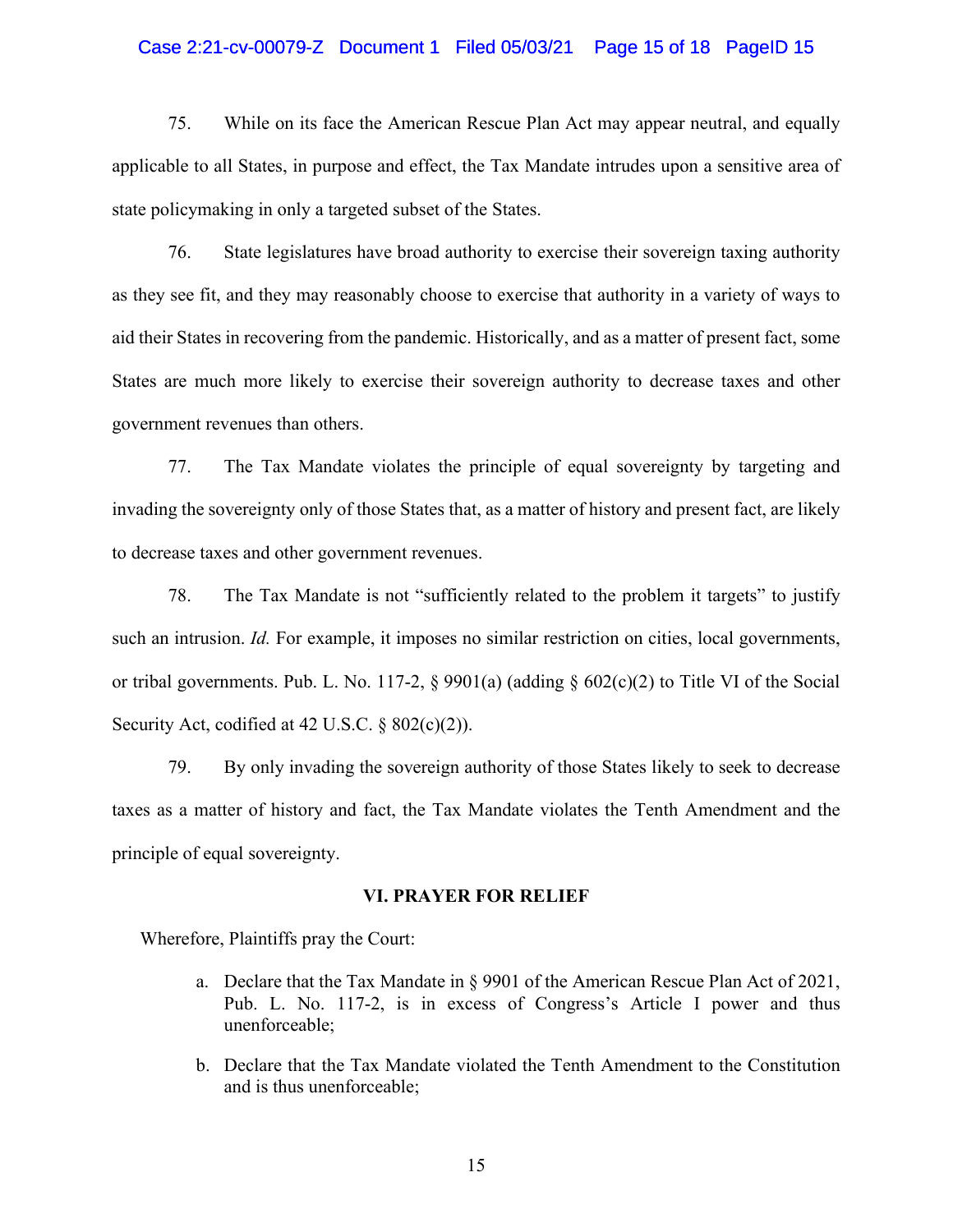- c. Enjoin the defendants, and any other agency or employee of the United States, from recouping funds pursuant to § 9901 based on a violation of the Tax Mandate;
- d. Enjoin the defendants, and any other agency or employee of the United States, from otherwise enforcing the Tax Mandate against Texas, Mississippi, and Louisiana;
- e. Award the Plaintiff States the costs of this action and reasonable attorney's fees; and
- f. Award such other and further relief as the Court deems equitable and just.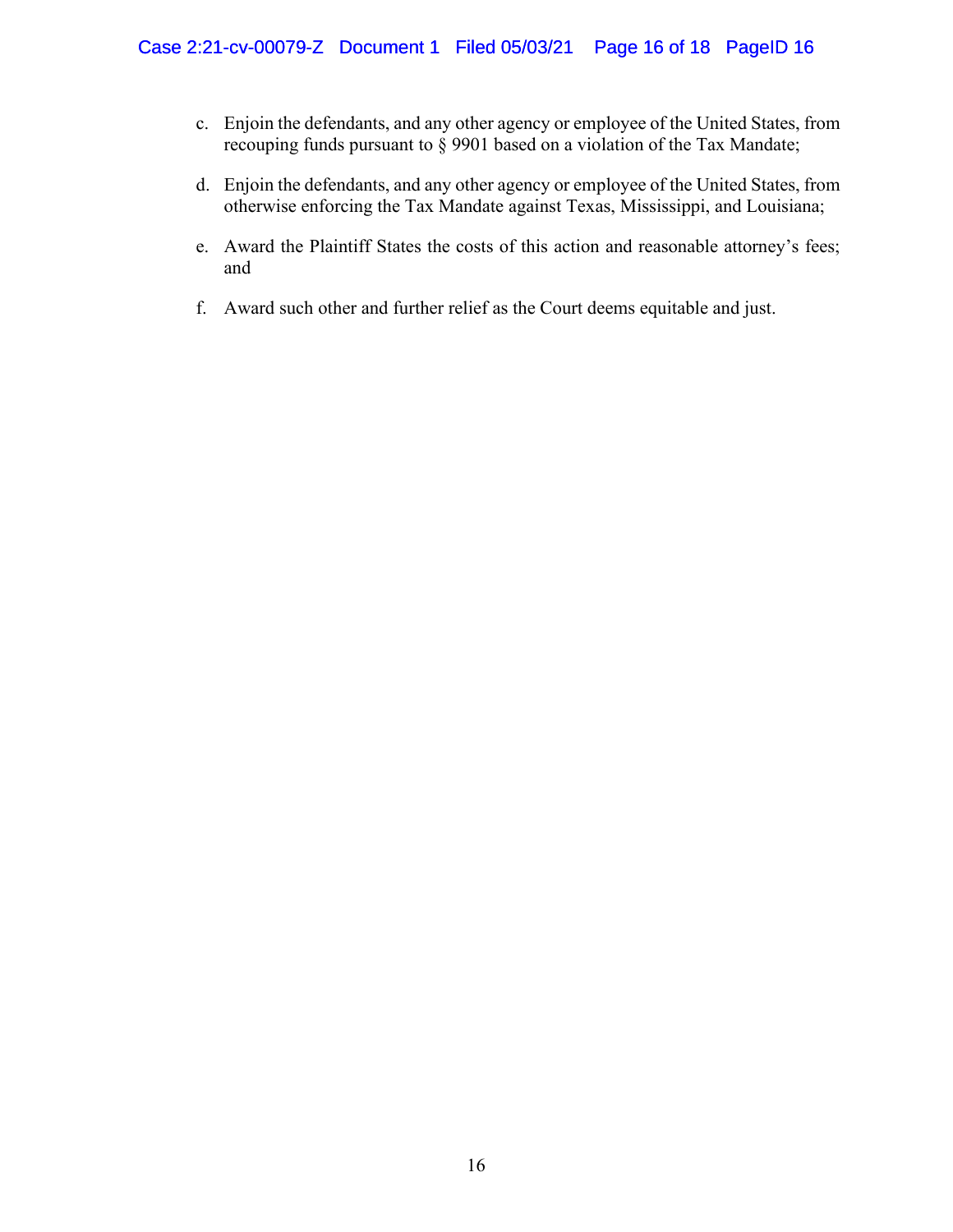Respectfully submitted this the 3rd day of May, 2021,

KEN PAXTON Attorney General of Texas

BRENT WEBSTER First Assistant Attorney General

JUDD E. STONE II Solicitor General

PATRICK K. SWEETEN Deputy Attorney General for Special Litigation State Bar No. 00798537 patrick.sweeten@oag.texas.gov

WILLIAM T. THOMPSON Deputy Chief, Special Litigation Unit State Bar No. 24088531 will.thompson@oag.texas.gov

/s/ *Jeffrey M. White* JEFFREY M. WHITE Special Counsel State Bar No. 24064380 jeff.white@oag.texas.gov

Office of the Attorney General P.O. Box 12548 (MC 009) Austin, Texas 78711-2548 Tel.: (512) 936-0677 Fax: (512) 457-4410

# **Counsel for the State of Texas**

LYNN FITCH Attorney General of Mississippi

/s/ *Justin L. Matheny* JUSTIN L. MATHENY\* Assistant Solicitor General State of Mississippi Office of the Attorney General P.O. Box 220 Jackson, MS 39205 Tel: (601) 359-3680 justin.matheny@ago.ms.gov \**Pro hac vice* application forthcoming

# **Counsel for the State of Mississippi**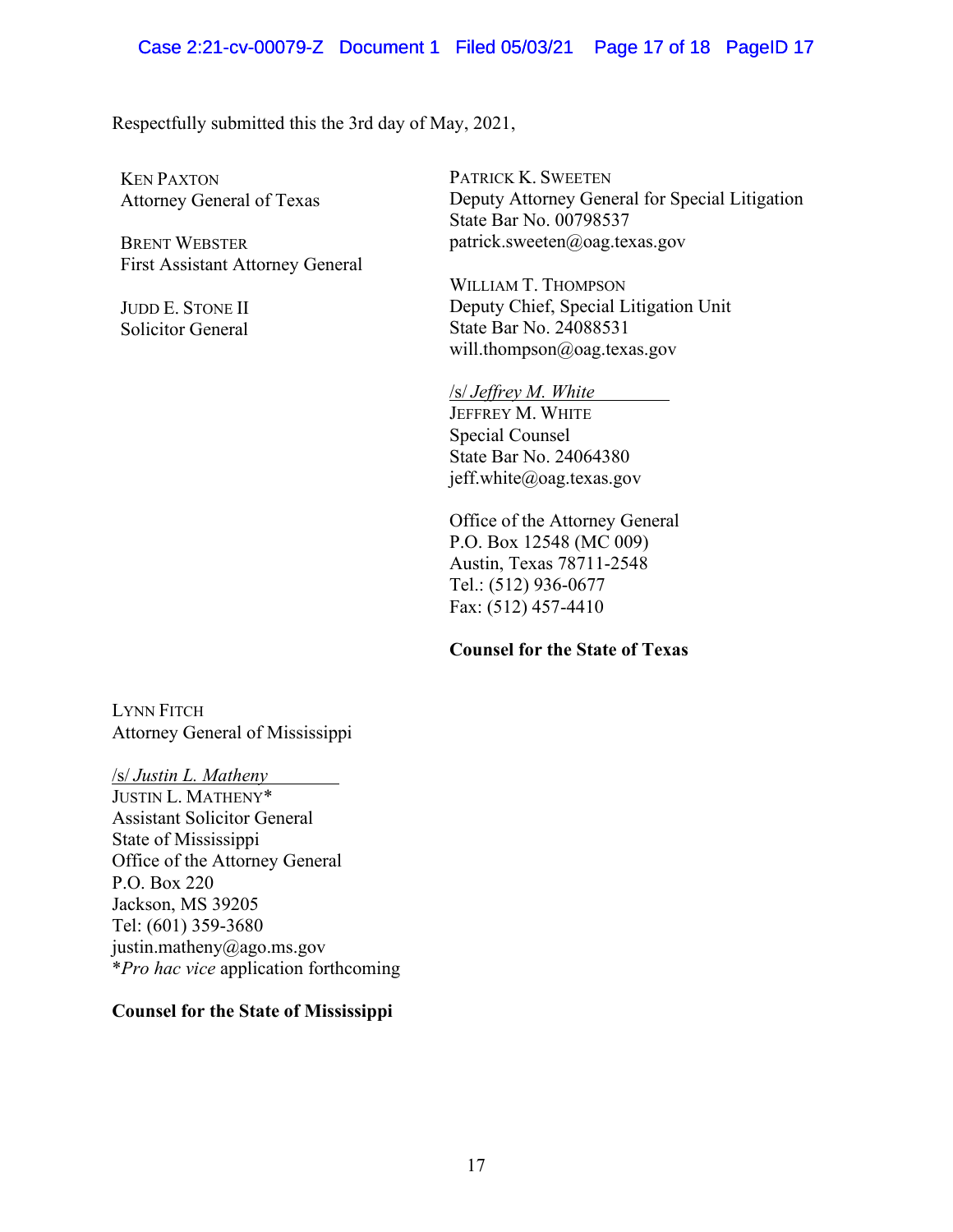JEFF LANDRY Attorney General

/s/ *Elizabeth B. Murrill*

ELIZABETH B. MURRILL\* Solicitor General Office of the Attorney General Louisiana Department of Justice 1885 N. Third Street Baton Rouge, LA 70804 Tel: (205) 326-6085 murrille@ag.louisiana.gov \**Pro hac vice* application forthcoming

# **Counsel for the State of Louisiana**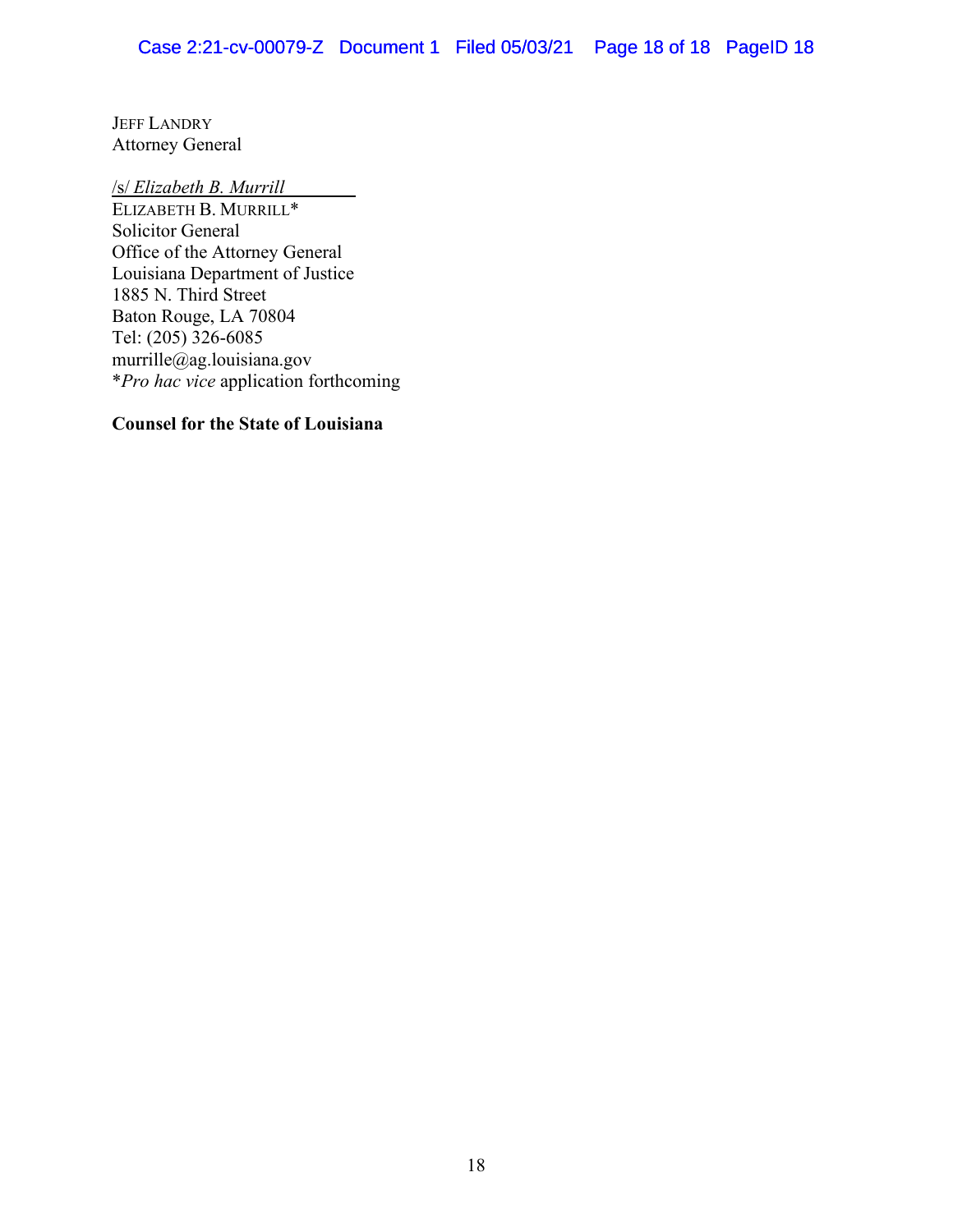| JS 44 (Rev 04/21)                                                                                                                                                                                                                                                                                                                                         |                                                          |                                                                      |                                                                                                                                                 | <b>IVIL COVER SHEET</b>                                                                                                  |                                                                                      |                                                                     |                                                      |                                                         |                       |
|-----------------------------------------------------------------------------------------------------------------------------------------------------------------------------------------------------------------------------------------------------------------------------------------------------------------------------------------------------------|----------------------------------------------------------|----------------------------------------------------------------------|-------------------------------------------------------------------------------------------------------------------------------------------------|--------------------------------------------------------------------------------------------------------------------------|--------------------------------------------------------------------------------------|---------------------------------------------------------------------|------------------------------------------------------|---------------------------------------------------------|-----------------------|
| Case, 2:21-cv-00079-7 Document 1-1' Filed 05/03/21 Page 1 of 4 PageID 19<br>provided by local rules of court. This form, approved by the Judicial Conference of the United States in September 1974, is required for the use of the Clerk of Court for the<br>purpose of initiating the civil docket sheet. (SEE INSTRUCTIONS ON NEXT PAGE OF THIS FORM.) |                                                          |                                                                      |                                                                                                                                                 |                                                                                                                          |                                                                                      |                                                                     |                                                      |                                                         |                       |
| I. (a) PLAINTIFFS                                                                                                                                                                                                                                                                                                                                         |                                                          |                                                                      |                                                                                                                                                 | <b>DEFENDANTS</b>                                                                                                        |                                                                                      |                                                                     |                                                      |                                                         |                       |
| State of Texas; State of Mississippi; State of Louisiana                                                                                                                                                                                                                                                                                                  |                                                          |                                                                      | Janet Yellen, in her official capacity as Secretary of the<br>Treasury, et al. * see attached                                                   |                                                                                                                          |                                                                                      |                                                                     |                                                      |                                                         |                       |
| (b) County of Residence of First Listed Plaintiff Potter County, TX                                                                                                                                                                                                                                                                                       |                                                          |                                                                      |                                                                                                                                                 | County of Residence of First Listed Defendant                                                                            |                                                                                      |                                                                     |                                                      |                                                         |                       |
| (EXCEPT IN U.S. PLAINTIFF CASES)                                                                                                                                                                                                                                                                                                                          |                                                          |                                                                      |                                                                                                                                                 | (IN U.S. PLAINTIFF CASES ONLY)<br>IN LAND CONDEMNATION CASES, USE THE LOCATION OF<br>NOTE:<br>THE TRACT OF LAND INVOLVED |                                                                                      |                                                                     |                                                      |                                                         |                       |
| (c) Attorneys (Firm Name, Address, and Telephone Number)                                                                                                                                                                                                                                                                                                  |                                                          |                                                                      |                                                                                                                                                 | Attorneys (If Known)                                                                                                     |                                                                                      |                                                                     |                                                      |                                                         |                       |
| Jeffrey M. White, Ofc of the Attorney General, PO Box<br>12548, Austin TX 78711-2548 (512) 463-4139 * see                                                                                                                                                                                                                                                 |                                                          |                                                                      |                                                                                                                                                 |                                                                                                                          |                                                                                      |                                                                     |                                                      |                                                         |                       |
| attached                                                                                                                                                                                                                                                                                                                                                  |                                                          |                                                                      | $+$                                                                                                                                             |                                                                                                                          |                                                                                      |                                                                     |                                                      |                                                         |                       |
| II. BASIS OF JURISDICTION (Place an "X" in One Box Only)                                                                                                                                                                                                                                                                                                  |                                                          |                                                                      | <b>III. CITIZENSHIP OF PRINCIPAL PARTIES</b> (Place an "X" in One Box for Plaintiff<br>(For Diversity Cases Only)<br>and One Box for Defendant) |                                                                                                                          |                                                                                      |                                                                     |                                                      |                                                         |                       |
| <b>US</b> Government<br>$\vert$ 1<br>Plaintiff                                                                                                                                                                                                                                                                                                            | <b>Federal Question</b><br>(U.S. Government Not a Party) |                                                                      |                                                                                                                                                 | PTF<br><b>Citizen of This State</b><br>$\overline{1}$                                                                    | DEF<br>1                                                                             | <b>Incorporated or Principal Place</b><br>of Business In This State |                                                      | PTF<br>4                                                | DEF<br>$\overline{4}$ |
| <b>US</b> Government<br>$\mathbf{x}$  2<br>Defendant                                                                                                                                                                                                                                                                                                      | <b>Diversity</b><br>4                                    | (Indicate Citizenship of Parties in Item III)                        | <b>Citizen of Another State</b><br><b>Incorporated and Principal Place</b><br>5<br>$\frac{12}{2}$<br>2<br>of Business In Another State          |                                                                                                                          |                                                                                      | $\overline{\phantom{0}}$                                            |                                                      |                                                         |                       |
|                                                                                                                                                                                                                                                                                                                                                           |                                                          |                                                                      | Citizen or Subject of a<br>$\overline{\phantom{0}}$ 3<br>3<br><b>Foreign Nation</b><br>6<br>$\vert$ 6<br><b>Foreign Country</b>                 |                                                                                                                          |                                                                                      |                                                                     |                                                      |                                                         |                       |
| <b>IV. NATURE OF SUIT</b> (Place an "X" in One Box Only)                                                                                                                                                                                                                                                                                                  |                                                          |                                                                      |                                                                                                                                                 |                                                                                                                          |                                                                                      | Click here for: Nature of Suit Code Descriptions.                   |                                                      |                                                         |                       |
| <b>CONTRACT</b><br>110 Insurance                                                                                                                                                                                                                                                                                                                          |                                                          | <b>TORTS</b>                                                         |                                                                                                                                                 | <b>FORFEITURE/PENALTY</b>                                                                                                |                                                                                      | <b>BANKRUPTCY</b>                                                   |                                                      | <b>OTHER STATUTES</b>                                   |                       |
| 120 Marine<br>130 Miller Act                                                                                                                                                                                                                                                                                                                              | PERSONAL INJURY<br>310 Airplane<br>315 Airplane Product  | PERSONAL INJURY<br>365 Personal Injury -<br><b>Product Liability</b> |                                                                                                                                                 | 625 Drug Related Seizure<br>of Property 21 USC 881<br>690 Other                                                          | 422 Appeal 28 USC 158<br>423 Withdrawal<br>28 USC 157                                |                                                                     |                                                      | 375 False Claims Act<br>376 Qui Tam (31 USC<br>3729(a)) |                       |
| 140 Negotiable Instrument<br>150 Recovery of Overpayment                                                                                                                                                                                                                                                                                                  | Liability<br>320 Assault, Libel &                        | 367 Health Care/<br>Pharmaceutical                                   |                                                                                                                                                 |                                                                                                                          | 400 State Reapportionment<br>INTELLECTUAL<br><b>PROPERTY RIGHTS</b><br>410 Antitrust |                                                                     |                                                      |                                                         |                       |
| & Enforcement of Judgment<br>151 Medicare Act                                                                                                                                                                                                                                                                                                             | <b>Slander</b><br>330 Federal Employers'                 | Personal Injury<br><b>Product Liability</b>                          |                                                                                                                                                 |                                                                                                                          | 430 Banks and Banking<br>820 Copyrights<br>450 Commerce                              |                                                                     |                                                      |                                                         |                       |
| 152 Recovery of Defaulted                                                                                                                                                                                                                                                                                                                                 | Liability                                                | 368 Asbestos Personal                                                |                                                                                                                                                 |                                                                                                                          | 830 Patent                                                                           | 835 Patent - Abbreviated                                            | <b>460 Deportation</b>                               |                                                         |                       |
| <b>Student Loans</b><br>(Excludes Veterans)                                                                                                                                                                                                                                                                                                               | 340 Marine<br>345 Marine Product                         | <b>Injury Product</b><br>Liability                                   |                                                                                                                                                 |                                                                                                                          | 840 Trademark                                                                        | New Drug Application                                                | 470 Racketeer Influenced and                         | <b>Corrupt Organizations</b>                            |                       |
| 153 Recovery of Overpayment                                                                                                                                                                                                                                                                                                                               | Liability                                                | PERSONAL PROPERTY                                                    |                                                                                                                                                 | <b>LABOR</b>                                                                                                             |                                                                                      | 880 Defend Trade Secrets                                            | <b>480 Consumer Credit</b>                           |                                                         |                       |
| of Veteran's Benefits<br>160 Stockholders' Suits                                                                                                                                                                                                                                                                                                          | <b>350 Motor Vehicle</b><br>355 Motor Vehicle            | 370 Other Fraud<br>371 Truth in Lending                              |                                                                                                                                                 | 710 Fair Labor Standards<br>Act                                                                                          |                                                                                      | Act of 2016                                                         | 485 Telephone Consumer                               | (15 USC 1681 or 1692)                                   |                       |
| 190 Other Contract                                                                                                                                                                                                                                                                                                                                        | <b>Product Liability</b>                                 | 380 Other Personal                                                   |                                                                                                                                                 | 720 Labor/Management                                                                                                     |                                                                                      | <b>SOCIAL SECURITY</b>                                              |                                                      | <b>Protection Act</b>                                   |                       |
| 195 Contract Product Liability<br>196 Franchise                                                                                                                                                                                                                                                                                                           | 360 Other Personal<br>Injury                             | <b>Property Damage</b><br>385 Property Damage                        |                                                                                                                                                 | <b>Relations</b><br>740 Railway Labor Act                                                                                |                                                                                      | 861 HIA (1395ff)<br>862 Black Lung (923)                            | 490 Cable/Sat TV<br>850 Securities/Commodities/      |                                                         |                       |
|                                                                                                                                                                                                                                                                                                                                                           | 362 Personal Injury -                                    | <b>Product Liability</b>                                             |                                                                                                                                                 | <b>751 Family and Medical</b>                                                                                            |                                                                                      | 863 DIWC/DIWW (405(g))                                              | Exchange                                             |                                                         |                       |
| <b>REAL PROPERTY</b>                                                                                                                                                                                                                                                                                                                                      | <b>Medical Malpractice</b><br><b>CIVIL RIGHTS</b>        | <b>PRISONER PETITIONS</b>                                            |                                                                                                                                                 | Leave Act<br>790 Other Labor Litigation                                                                                  | 865 RSI (405(g))                                                                     | 864 SSID Title XVI                                                  | 890 Other Statutory Actions<br>891 Agricultural Acts |                                                         |                       |
| 210 Land Condemnation                                                                                                                                                                                                                                                                                                                                     | 440 Other Civil Rights                                   | <b>Habeas Corpus:</b>                                                |                                                                                                                                                 | 791 Employee Retirement                                                                                                  |                                                                                      |                                                                     | <b>893 Environmental Matters</b>                     |                                                         |                       |
| 220 Foreclosure                                                                                                                                                                                                                                                                                                                                           | 441 Voting                                               | <b>463 Alien Detainee</b>                                            |                                                                                                                                                 | <b>Income Security Act</b>                                                                                               |                                                                                      | <b>FEDERAL TAX SUITS</b>                                            | 895 Freedom of Information                           |                                                         |                       |
| 230 Rent Lease & Ejectment<br>240 Torts to Land                                                                                                                                                                                                                                                                                                           | 442 Employment<br>443 Housing/                           | 510 Motions to Vacate<br>Sentence                                    |                                                                                                                                                 |                                                                                                                          |                                                                                      | 870 Taxes (U S Plaintiff<br>or Defendant)                           | Act<br>896 Arbitration                               |                                                         |                       |
| 245 Tort Product Liability                                                                                                                                                                                                                                                                                                                                | Accommodations                                           | 530 General                                                          |                                                                                                                                                 |                                                                                                                          |                                                                                      | 871 IRS-Third Party                                                 | 899 Administrative Procedure                         |                                                         |                       |
| 290 All Other Real Property                                                                                                                                                                                                                                                                                                                               | 445 Amer w/Disabilities<br>Employment                    | 535 Death Penalty<br>Other:                                          |                                                                                                                                                 | <b>IMMIGRATION</b><br><b>462 Naturalization Application</b>                                                              |                                                                                      | 26 USC 7609                                                         |                                                      | Act/Review or Appeal of<br><b>Agency Decision</b>       |                       |
|                                                                                                                                                                                                                                                                                                                                                           | 446 Amer w/Disabilities                                  | 540 Mandamus & Other                                                 |                                                                                                                                                 | <b>465 Other Immigration</b>                                                                                             |                                                                                      |                                                                     | X 950 Constitutionality of                           |                                                         |                       |
|                                                                                                                                                                                                                                                                                                                                                           | Other<br><b>448 Education</b>                            | 550 Civil Rights<br>555 Prison Condition                             |                                                                                                                                                 | <b>Actions</b>                                                                                                           |                                                                                      |                                                                     | <b>State Statutes</b>                                |                                                         |                       |
|                                                                                                                                                                                                                                                                                                                                                           |                                                          | 560 Civil Detainee -                                                 |                                                                                                                                                 |                                                                                                                          |                                                                                      |                                                                     |                                                      |                                                         |                       |
|                                                                                                                                                                                                                                                                                                                                                           |                                                          | Conditions of<br>Confinement                                         |                                                                                                                                                 |                                                                                                                          |                                                                                      |                                                                     |                                                      |                                                         |                       |
| V. ORIGIN (Place an "X" in One Box Only)                                                                                                                                                                                                                                                                                                                  |                                                          |                                                                      |                                                                                                                                                 |                                                                                                                          |                                                                                      |                                                                     |                                                      |                                                         |                       |
| $\mathbf{x}$ <sup>1</sup> Original<br>Proceeding                                                                                                                                                                                                                                                                                                          | $\Box$ 2 Removed from<br>3<br><b>State Court</b>         | Remanded from<br><b>Appellate Court</b>                              |                                                                                                                                                 | $\neg$ 4 Reinstated or<br>5 Transferred from<br>Reopened                                                                 | <b>Another District</b>                                                              | 6 Multidistrict<br>Litigation -<br><b>Transfer</b>                  |                                                      | 8 Multidistrict<br>Litigation -<br>Direct File          |                       |
| (specify)<br>Cite the U.S. Civil Statute under which you are filing (Do not cite jurisdictional statutes unless diversity):<br>U.S. Constitution, Article I; Tenth Amendment to the U.S. Cons itution                                                                                                                                                     |                                                          |                                                                      |                                                                                                                                                 |                                                                                                                          |                                                                                      |                                                                     |                                                      |                                                         |                       |
| <b>VI. CAUSE OF ACTION</b><br>Brief description of cause:                                                                                                                                                                                                                                                                                                 |                                                          |                                                                      |                                                                                                                                                 |                                                                                                                          |                                                                                      |                                                                     |                                                      |                                                         |                       |
| Plaintiffs challenge the constitutionality of he Tax Mandate in the American Rescue Plan Act                                                                                                                                                                                                                                                              |                                                          |                                                                      |                                                                                                                                                 |                                                                                                                          |                                                                                      |                                                                     |                                                      |                                                         |                       |
| VII. REQUESTED IN<br><b>DEMAND \$</b><br>CHECK YES only if demanded in complaint:<br><b>CHECK IF THIS IS A CLASS ACTION</b><br>UNDER RULE 23, F.R.Cv.P.<br><b>COMPLAINT:</b><br>$x_{No}$<br><b>JURY DEMAND:</b><br>Yes                                                                                                                                    |                                                          |                                                                      |                                                                                                                                                 |                                                                                                                          |                                                                                      |                                                                     |                                                      |                                                         |                       |
| VIII. RELATED CASE(S)<br>(See instructions):<br><b>IF ANY</b><br><b>JUDGE</b><br><b>DOCKET NUMBER</b>                                                                                                                                                                                                                                                     |                                                          |                                                                      |                                                                                                                                                 |                                                                                                                          |                                                                                      |                                                                     |                                                      |                                                         |                       |
| SIGNATURE OF ATTORNEY OF RECORD<br><b>DATE</b>                                                                                                                                                                                                                                                                                                            |                                                          |                                                                      |                                                                                                                                                 |                                                                                                                          |                                                                                      |                                                                     |                                                      |                                                         |                       |
| May 3, 2021<br>/s/ Jeffrey M. White                                                                                                                                                                                                                                                                                                                       |                                                          |                                                                      |                                                                                                                                                 |                                                                                                                          |                                                                                      |                                                                     |                                                      |                                                         |                       |
| <b>FOR OFFICE USE ONLY</b>                                                                                                                                                                                                                                                                                                                                |                                                          |                                                                      |                                                                                                                                                 |                                                                                                                          |                                                                                      |                                                                     |                                                      |                                                         |                       |
| <b>RECEIPT#</b><br><b>JUDGE</b><br><b>MAG JUDGE</b><br><b>AMOUNT</b><br><b>APPLYING IFP</b>                                                                                                                                                                                                                                                               |                                                          |                                                                      |                                                                                                                                                 |                                                                                                                          |                                                                                      |                                                                     |                                                      |                                                         |                       |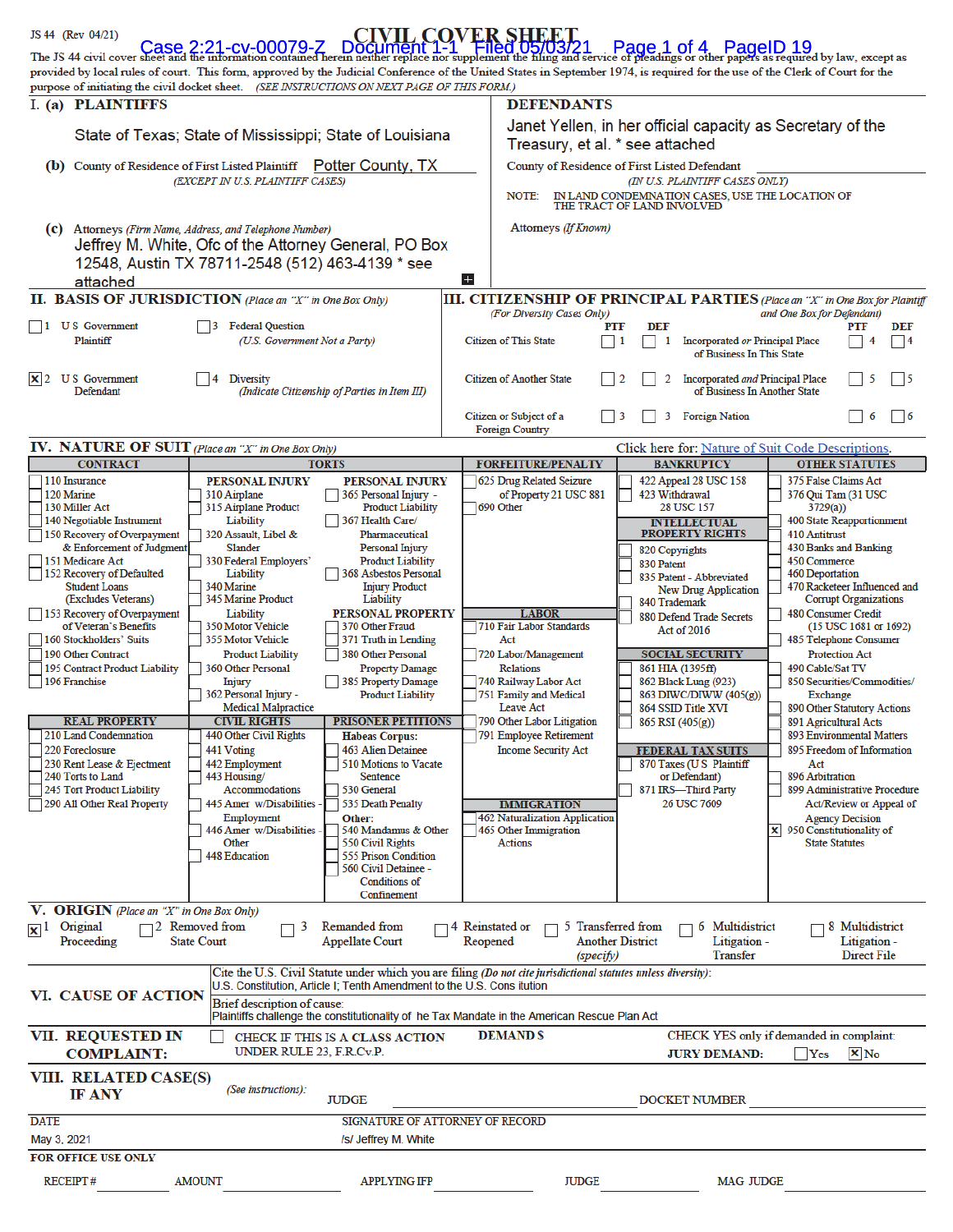# Case 2:21-cv-00079-Z Document 1-1 Filed 05/03/21 Page 2 of 4 PageID 20

*State of Texas, et al. v. Yellen, et al*.; United States District Court for the Northern District of Texas, Amarillo Division

# **Attachment to Civil Cover Sheet: Names of Parties**

| <b>PLAINTIFFS</b>    | <b>DEFENDANTS</b>                                                                                           |
|----------------------|-------------------------------------------------------------------------------------------------------------|
| State of Texas       | Janet Yellen, in her official capacity as<br>Secretary of the Treasury                                      |
| State of Mississippi | Richard K. Delmar, in his official capacity as<br>acting inspector general of the Department<br>of Treasury |
| State of Louisiana   | U.S. Department of the Treasury                                                                             |
|                      | United States of America                                                                                    |
|                      |                                                                                                             |
|                      |                                                                                                             |
|                      |                                                                                                             |
|                      |                                                                                                             |
|                      |                                                                                                             |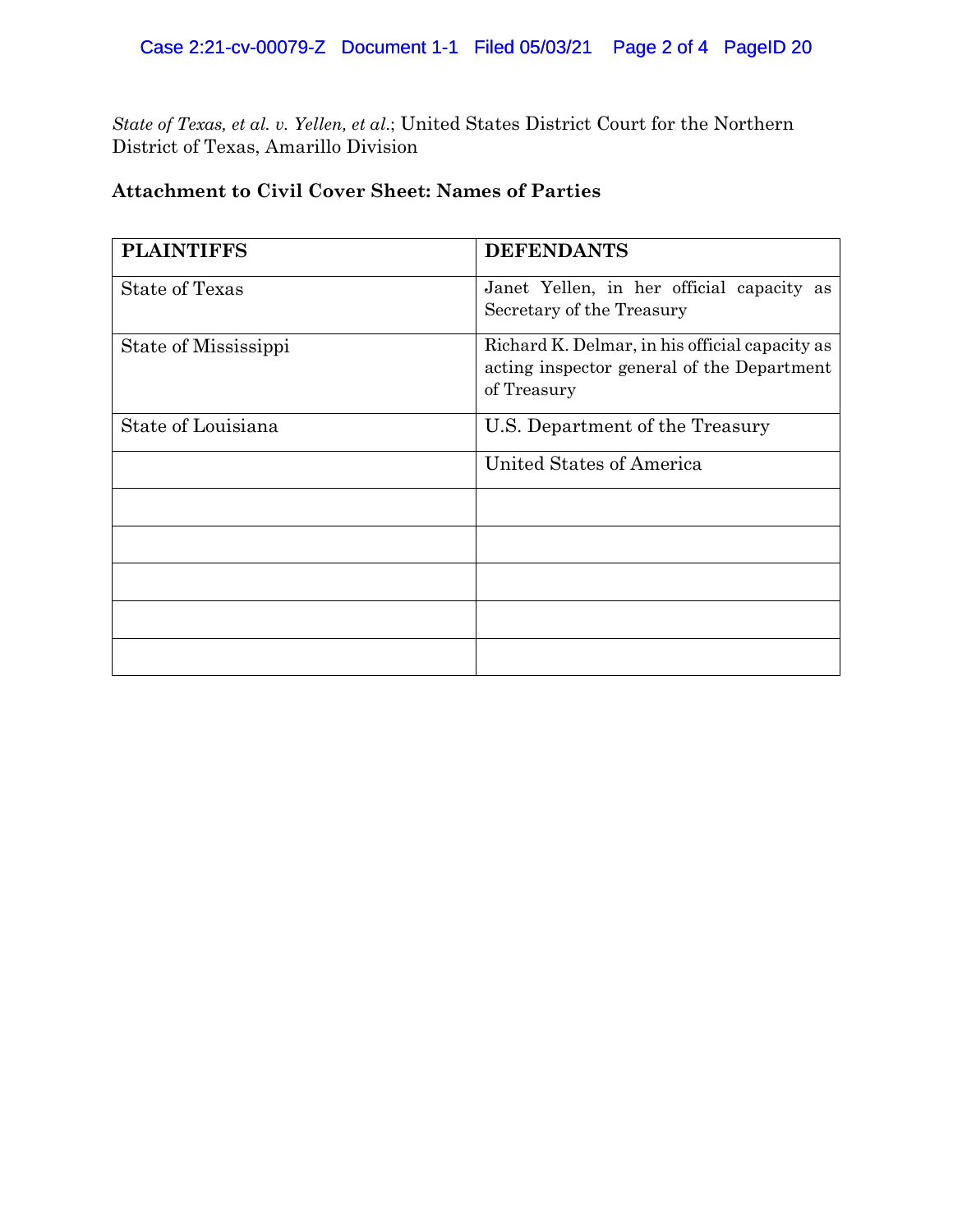# Case 2:21-cv-00079-Z Document 1-1 Filed 05/03/21 Page 3 of 4 PageID 21

*State of Texas, et al.; v. Janet Yellen, et al*.; United States District Court for the Northern District of Texas, Amarillo Division

# **Attachment to Civil Cover Sheet: Names of Plaintiffs' Counsel**

KEN PAXTON Attorney General of Texas

BRENT WEBSTER First Assistant Attorney General

JUDD E. STONE II Solicitor General Texas Bar No. 24076720 PATRICK K. SWEETEN Deputy Attorney General for Special Litigation Texas Bar No. 00798537 patrick.sweeten@oag.texas.gov

WILLIAM T. THOMPSON Deputy Chief, Special Litigation Unit Texas Bar No. 24088531 will.thompson@oag.texas.gov

JEFFREY M. WHITE Special Counsel Texas Bar No. 24064380 jeff.white@oag.texas.gov

OFFICE OF THE ATTORNEY GENERAL SPECIAL LITIGATION UNIT P.O. Box 12548 (MC-009) Austin, Texas 78711-2548 Tel.: (512) 936-0677 Fax: (512) 457-4410

**Counsel for State of Texas**